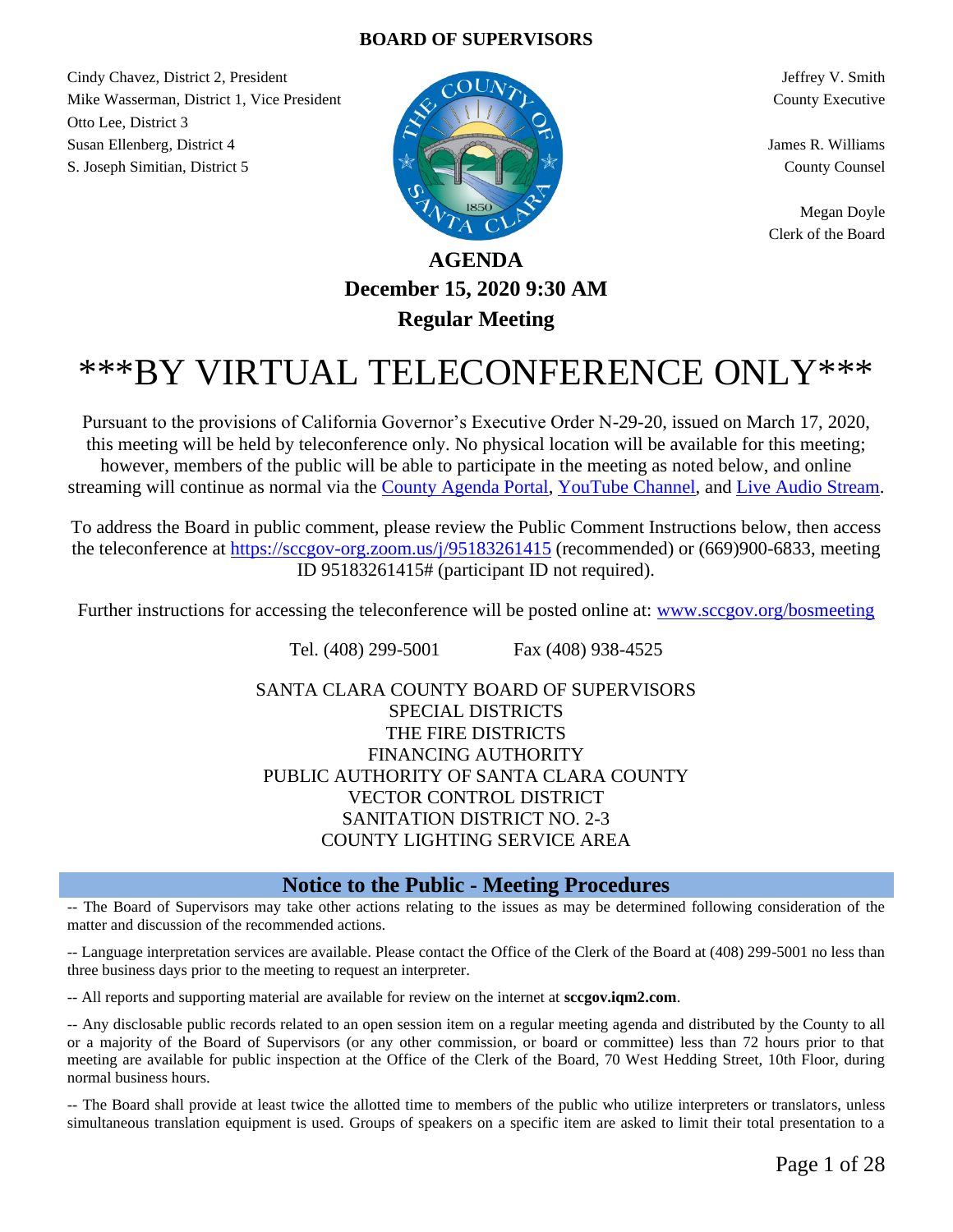maximum of twenty minutes for each side of the issue. NOTE: The President may limit the number or duration of speakers on a matter. (Rules of the Board, Section 18)

-- Items that contain ordinance proposals may be adopted on the Consent Calendar. The title of an ordinance as listed on the agenda is incorporated and read into the record of proceeding for the agenda item.

-- Pursuant to Government Code section 1091.5(a)(9), this notice is provided to disclose that the following Board Members have a non-interest in the identified government entities on which they serve that may contract with the County: Association of Bay Area Governments Executive Board (Chavez, Lee, Wasserman, Simitian); Bay Area Air Quality Management District (Chavez); Local Agency Formation Commission (Wasserman, Ellenberg, Chavez); Metropolitan Transportation Commission (Chavez); San Francisco Bay Conservation and Development Commission (Lee); Valley Transportation Authority Board of Directors (Chavez, Lee, Ellenberg); West Valley Sanitation District Board (Wasserman, Simitian).

-- In compliance with the Americans with Disabilities Act and the Brown Act, those requiring accommodation for this meeting should notify the Clerk of the Board's Office 24 hours prior to the meeting at (408) 299-5001, TDD (408) 993-8272.

#### **Public Comment Instructions**

Members of the Public may provide public comments at this meeting as follows:

- Written public comments may be submitted by email to **[BoardOperations@cob.sccgov.org.](mailto:BoardOperations@cob.sccgov.org)** Written comments will be distributed to the Board as quickly as possible, however, please note that documents may take up to 24 hours to be posted to the agenda outline.
- Spoken public comments will be accepted through the teleconference meeting. To address the Board, click on the link above for the appropriate meeting to access the Zoom-based meeting. Please read the following instructions carefully.
	- 1. You may download the Zoom client or connect to the meeting in-browser. If using your browser, make sure you are using a current, up-to-date browser: Chrome 30+, Firefox 27+, Microsoft Edge 12+, Safari 7+. Certain functionality may be disabled in older browsers including Internet Explorer.
	- 2. You will be asked to enter an email address and name. The Clerk requests that you identify yourself by name as this will be visible online and will be used to notify you that it is your turn to speak.
	- 3. When the Board President calls for the item on which you wish to speak, click on "raise hand." The Clerk will activate and unmute speakers in turn. Speakers will be notified shortly before they are called to speak. (Call in attendees press \*9 to request to speak, and \*6 to unmute when prompted.)
	- 4. When called to speak, please limit your remarks to the time limit allotted.

## **Opening**

- 1. Roll Call.
- 2. Pledge of Allegiance.
- 3. Invocation by Victoria Thuy Vi McDowell. (Lee) (ID# 104061)

#### **Ceremonial Presentations**

- 4. Announce Adjournments in Memoriam. (See Item No. 39)
	- a. Adjourn in honor and memory of Alofa Taliva'a. (Chavez) (ID# 104039)
	- b. Adjourn in honor and memory of William "Bill" Coleman. (Simitian) (ID# 103980)
	- c. Adjourn in honor and memory of Rick Walker. (Simitian) (ID# 104025)
- 5. Commendations and Proclamations. (See Item No. 93)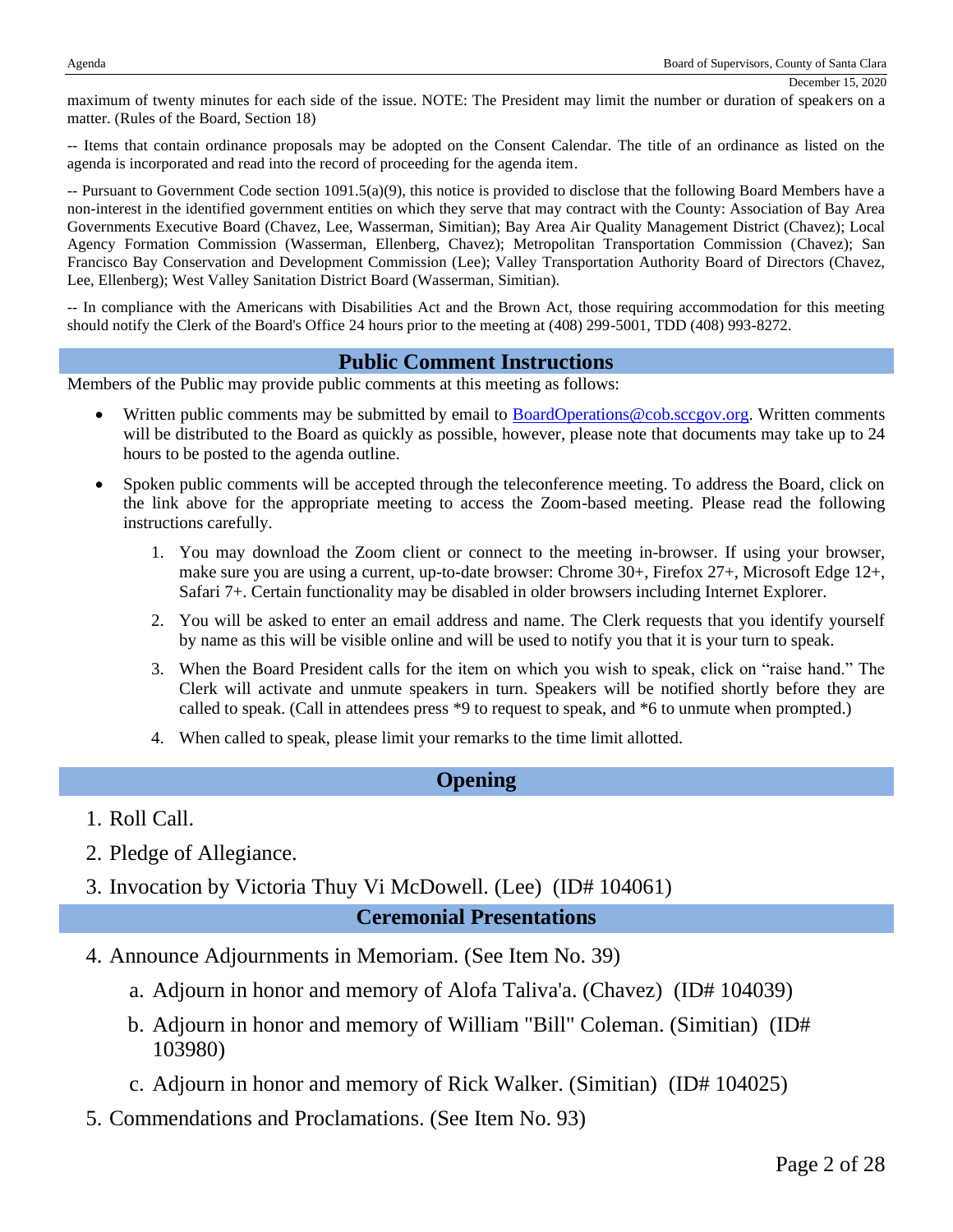## **Public Issues**

#### 6. Public Comment.

This item is reserved for persons desiring to address the Board on: (1) any matter not on this agenda, (2) the report from the County Executive, and (3) the report from the County Counsel. Members of the public who wish to address the Board on these topics should request to speak at this time. Individuals will be called to speak in turn.

Speakers are limited to the following: three minutes if the Board President or designee determines that five or fewer persons wish to address the Board; two minutes if the Board President or designee determines that between six and fourteen persons wish to address the Board; and one minute if the Board President or designee determines that fifteen or more persons wish to address the Board.

The law does not permit Board action or extended discussion of any item not on the agenda except under special circumstances. If Board action is requested, the Board may place the matter on a future agenda. Statements that require a response may be referred to staff for reply in writing.

7. Approve Consent Calendar and changes to the Board of Supervisors' Agenda.

Items removed from the Consent Calendar will be considered at the end of the regular agenda for discussion. The Board may also add items on the regular agenda to the Consent Calendar.

Notice to the public: there is no separate discussion of Consent Calendar items, and the recommended actions are voted on in one motion. If an item is approved on the consent vote, the specific action recommended by staff is adopted. Members of the public who wish to address the Board on Consent Calendar items should comment under this item. Each speaker is limited to two minutes total.

## **Time Certain - To Be Heard No Earlier Than 10:00 a.m.**

- 8. Under advisement from November 9, 2020 (Item No. 4): Receive report relating to key assumptions and analysis regarding the budget deficit projected for Fiscal Year 2021- 2022. (Office of the County Executive)
- 9. Discuss Board of Supervisors strategic priorities for the Fiscal Year 2021-2022 Budget.

**Time Certain - To Be Heard No Earlier Than 1:00 p.m.**

- 10. Receive report from Public Health Officer and Administration relating to the current status of COVID-19. (COVID-19)
- 11. Under advisement from December 8, 2020 (Item No. 15): Consider recommendations relating to Isolation and Quarantine Support program. (Office of the County Executive) (COVID-19)

- a. Receive report relating to Isolation and Quarantine Support program that began in June 2020.
- b. Receive report relating to financial and operational plan to use the Coronavirus Aid, Relief, and Economic Security (CARES) Act funds received from the City of San Jose for the Isolation and Quarantine Support program.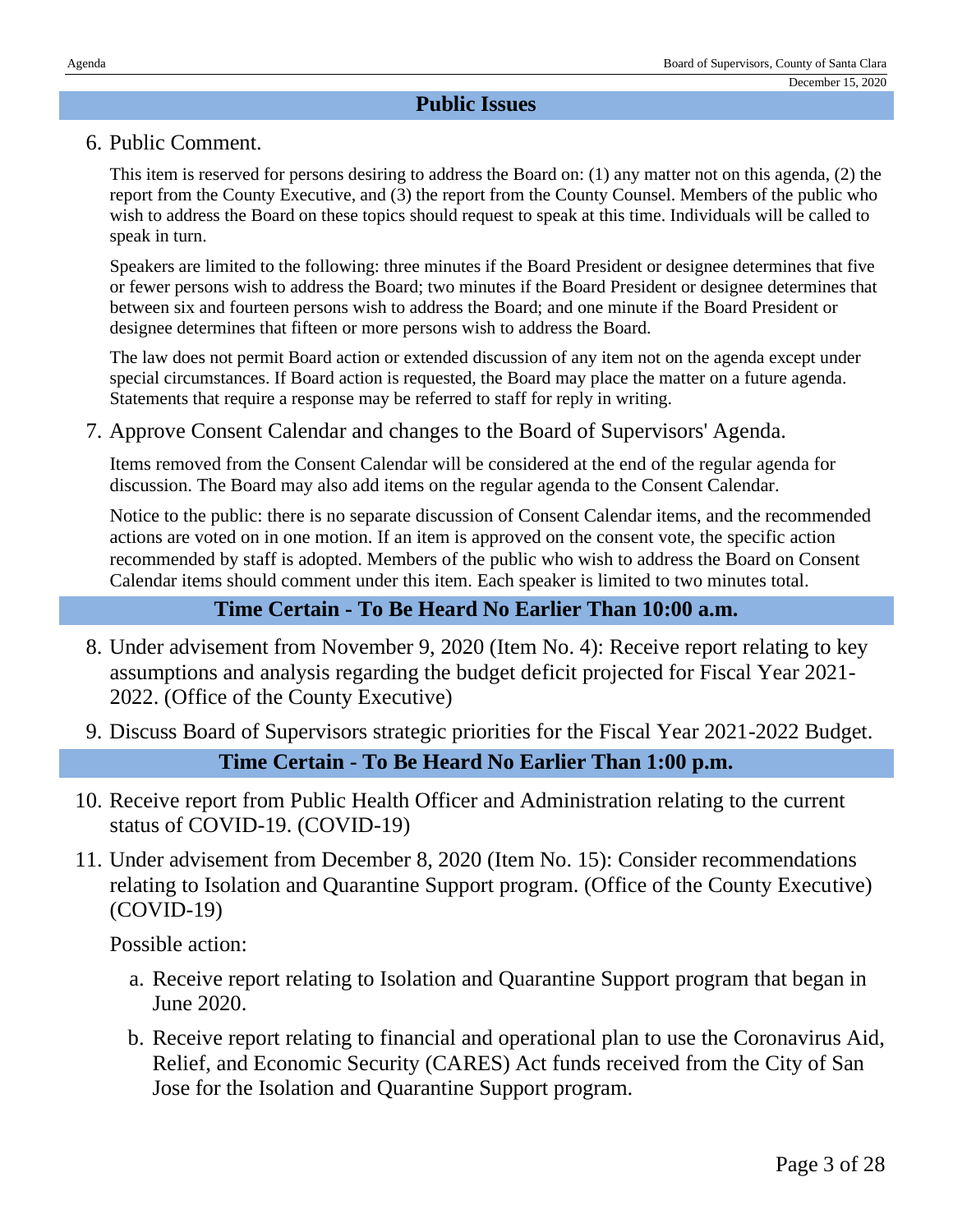- 12. Under advisement from December 8, 2020 (Item No. 12): Approve Request for Appropriation Modification No. 96 - \$1,000,000 transferring funds from the General Fund Contingency Reserve to the Office of the County Executive – Office of Women's Policy budget relating to funding for period products for vulnerable populations during COVID-19. (4/5 Vote) (Office of the County Executive) (COVID-19)
- 13. Under advisement from September 22, 2020 (Item No. 36) and November 3, 2020 (Item No. 13): Receive report from the Office of Mediation and Ombuds Services relating to a comprehensive approach to resolution of tenant-landlord disputes and engagement with additional stakeholders. (Office of the County Executive) (ID# 103920) (COVID-19)
- 14. Under advisement December 8, 2020 (Item No.16): Adopt Urgency Ordinance No. NS-9.295 relating to a Temporary Cap on Commissions and Fees Charged by Third-Party Food-Delivery Services to Local Restaurants and Their Customers, and declaring urgency thereof. The adoption of this ordinance is exempt from the California Environmental Quality Act (CEQA) pursuant to Sections 15060(c)(2) and 15378 of the CEQA Guidelines. (Urgency, Vote to waive reading, 4/5 Vote to adopt) (County Counsel) (COVID-19)
- 15. Under advisement from November 17, 2020 (Item No. 17): Receive report from the Office of the County Executive relating to recommendations for protecting essential workers in the Fast Food Industry/Limited Service Restaurants. (County Counsel) (ID# 103882) (COVID-19)

## **Board Referrals**

- 16. Approve referral to Administration and County Counsel to report to the Board by February 9, 2021, on options relating to a Climate Change Overlay Zone on the unincorporated Coyote Valley and a Moratorium on development in Coyote Valley, to protect agricultural and open space land as land use regulation is updated, with community outreach. (Chavez) (ID# 104048)
- 17. Consider recommendations relating to enhancing services for human trafficking survivors that were considered at the December 4, 2020 Santa Clara County Human Trafficking Commission meeting. (Chavez) (ID# 104022) (COVID-19)

Possible action:

a. Approve referral to Administration to review all the recommendations put forward at the December 4, 2020 Human Trafficking Commission meeting by the County departments, South Bay Coalition to End Human Trafficking and the Commissioners and report to the Board as part of the mid-year budget deliberations in February 2021 relating to how the recommendations can be incorporated in existing County efforts, projects and programs including but not limited to the 2016 Measure A housing projects and provision of job training and jobs as part of the COVID-19 recovery funding.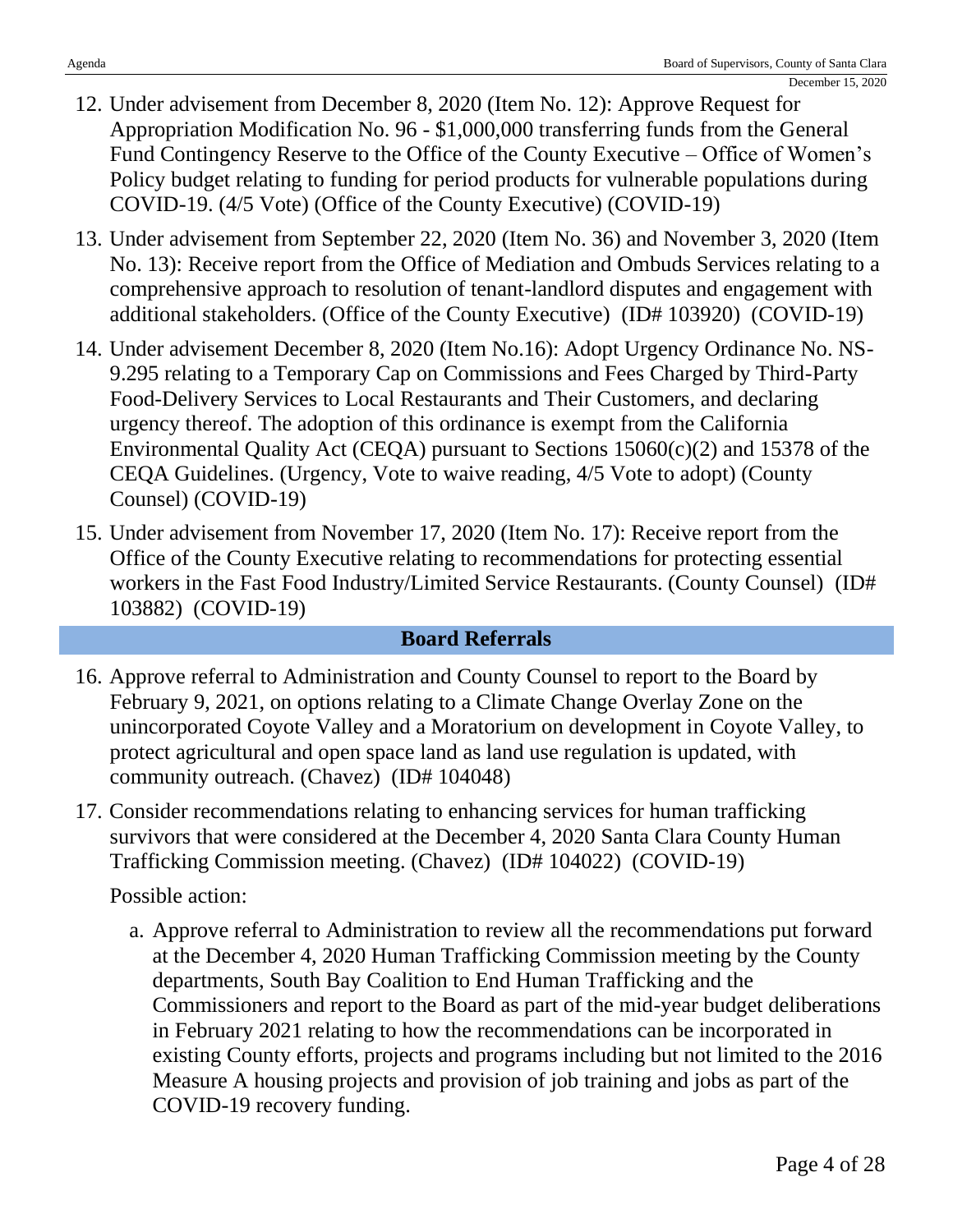- b. Approve referral to Administration to report to the Children, Seniors and Families Committee in February 2021 with options for consideration and a work plan relating to how the remaining recommendations put forward at the December 4, 2020 Human Trafficking Commission meeting by the County departments, South Bay Coalition to End Human Trafficking and the Commissioners should be prioritized and implemented.
- c. Approve referral to Administration to report to the Board as part of the mid-year budget deliberations in February 2021 with options for consideration relating to advocacy the County can undertake at the state level to ensure that the state funds their mandates such as but not limited to funding of the rape crisis centers.

## **Board of Supervisors and Board Appointees**

- 18. Adopt Resolution opposing the Valley Transportation Authority's Proposed 2016 Measure B 10-Year Outlook Base Scenario. (Simitian/Wasserman) (ID# 104055)
- 19. Receive report from County Executive.
- 20. Receive report from County Counsel on legal issues and Closed Session meeting of December 14, 2020.

## **Regular Agenda - Items for Discussion**

21. Consider recommendations relating to the Valley Homeless Healthcare Program. (Ambulatory and Community Health Services, Santa Clara Valley Medical Center) (ID# 103817) (COVID-19)

- a. Approve operational report from Health Resources and Services Administration (HRSA) Project Director.
- b. Approve Budget Period Progress Report for grant period June 1, 2021 through May 31, 2022.
- 22. Under advisement from September 1, 2020 (Item No. 21): Receive report from the Social Services Agency, Department of Family and Children's Services, relating to the Continuum of Care Services. (ID# 103919)
- 23. Receive report from the Office of the County Executive relating to an approach to the Audit of Jail Reforms Recommendations. (ID# 103859)
- 24. Receive Management Audit of the Implementation of Custody Improvement Recommendations. (Board of Supervisors Management Audit Division) (ID# 104037)
- 25. Approve revised Office of Correction and Law Enforcement Monitoring Work Plan. (Office of Correction and Law Enforcement Monitoring) (ID# 104052)
- 26. Under advisement from December 17, 2019 (Item No. 29): Receive report from the Office of the County Executive, the Office of the Sheriff, Office of Reentry Services,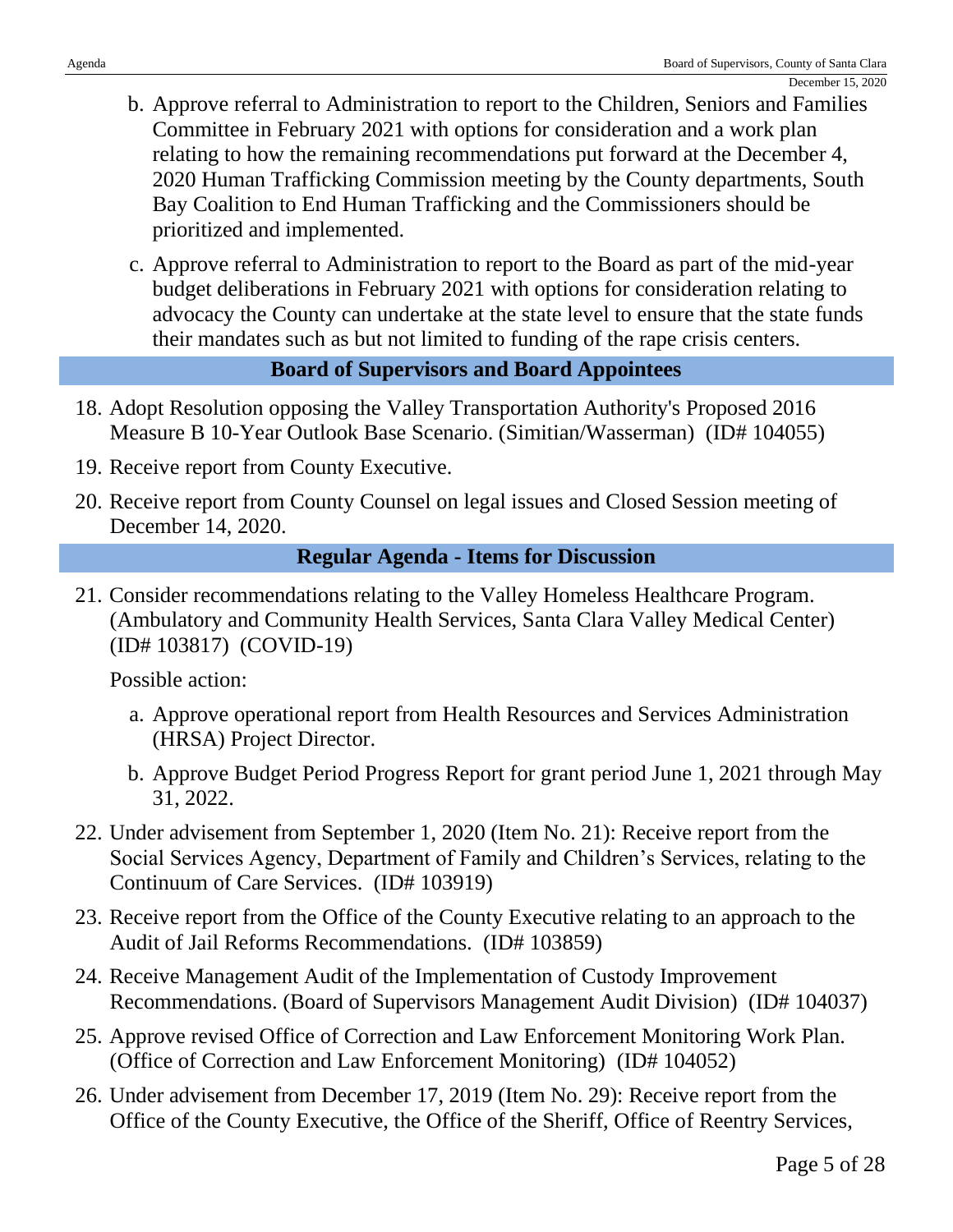Probation Department, Behavioral Health Services Department, and Custody Health Services relating to implementation efforts on placement for high-needs women leaving county jail. (ID# 103916)

27. Consider recommendations relating to the Jail Inmate Services Program. (Office of the Sheriff) (ID# 103975)

Possible action:

- a. Approve the Assignment Agreement assigning the Jail Inmate Services Program contract with Legacy Long Distance International, Inc., dba Legacy Inmate Communications, a wholly-owned subsidiary of Edovo Ltd., to Global Tel\*Link Corporation relating to the implementation of an inmate phone and tablet service.
- b. Approve or receive Revised Surveillance Use Policy for Inmate Tablet Monitoring for Office of the Sheriff, which has been reviewed and approved by County Counsel as to form and legality.
- 28. Under advisement from June 23 ,2020 (Item No. 37): Receive report from Social Services Agency relating to the Joint Foster Youth Task Force Recommendations. (ID# 103749)
- 29. Under advisement from November 17, 2020 (Item No. 16): Receive report from County Counsel and Administration with options for consideration relating to enabling timely and appropriate sharing of information between Custody Health Services, Behavioral Health Services Department, and the Superior Court while ensuring adherence to the Health Insurance Portability and Accountability Act (HIPAA) and other applicable privacy laws. (ID# 104081)
- 30. Under advisement from September 1, 2020 (Item No. 12): Receive report relating to staffing needs with emphasis on clinicians for Psychiatric Emergency Response Teams and Mobile Crisis Response Teams. (Behavioral Health Services Department) (ID# 103504)
- 31. Under advisement from June 4, 2019 (Item No. 18): Receive report from the Office of the County Executive relating to a surveillance camera rebate program and information on expanding local camera registries in the unincorporated areas. (ID# 100669)
- 32. Consider recommendations from the Office of the County Executive, Facilities Security Division, relating to the use of portable high-definition digital security closed circuit cameras at County facilities. (ID# 104007)

- a. Receive Anticipated Impact Report for Portable Security Cameras.
- b. Adopt finding that the benefits of the surveillance technology outweigh the costs pursuant to Section A40-4 of the Santa Clara County Ordinance Code.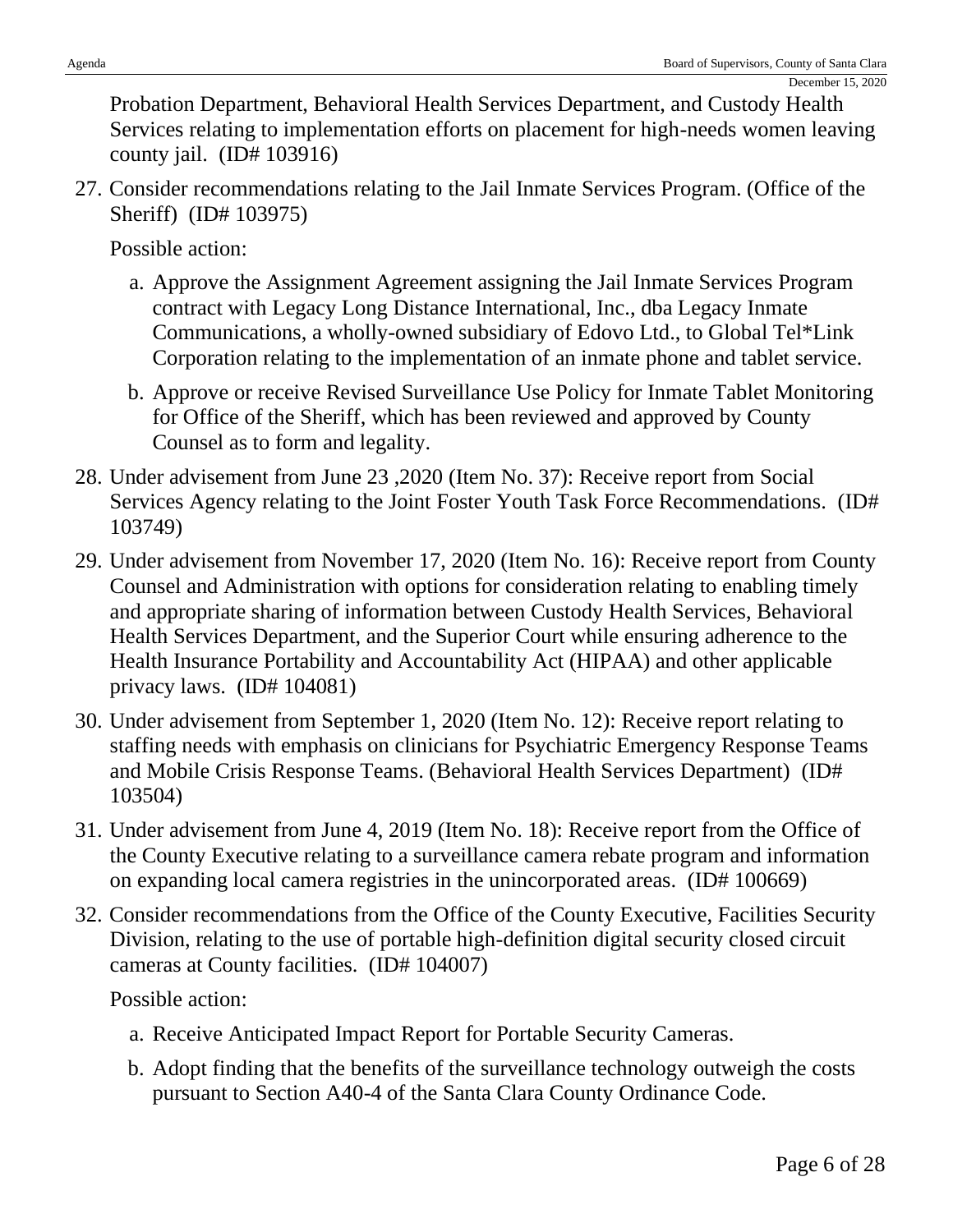- c. Approve Proposed Surveillance Policy for Portable Security Cameras, that has been reviewed and approved by County Counsel as to form and legality.
- d. Approve acquisition of Portable Security Cameras.
- 33. Consider recommendations relating to Surveillance Use Policies and Anticipated Surveillance Impact Reports for a Security Cameras Surveillance System and an Interview Room Audio and Video Recording System at the Child Advocacy Center (CAC). (Office of the District Attorney) (ID# 103964)

Possible action:

- a. Receive Anticipated Surveillance Impact Report for a Security Cameras Surveillance System at the CAC.
- b. Receive Anticipated Surveillance Impact Report for an Interview Room Audio and Video Recording System at the CAC.
- c. Adopt finding that the benefits of the surveillance technologies outweigh the costs pursuant to Section A40-4 of the Santa Clara County Ordinance Code.
- d. Approve or receive Surveillance Use Policy for a Security Cameras Surveillance System for the CAC, that has been reviewed and approved by County Counsel as to form and legality.
- e. Approve or receive Surveillance Use Policy for an Interview Room Audio and Video Recording System at the CAC, that has been reviewed and approved by County Counsel as to form and legality.
- f. Approve acquisition of a Security Cameras Surveillance System and an Interview Room Audio and Video Recording System for the CAC.
- 34. Consider recommendations relating to Santa Clara County Fairgrounds Management Corporation, Inc. (FMC). (ID# 103925)

- a. Receive report from the Office of the County Executive and Facilities and Fleet Department.
- b. Approve FMC 2021 Budget and Business Plan.
- c. Receive FMC audit for the year ending December 31, 2019.
- d. Authorize FMC to draft a detailed potential license agreement with MAS Solutions, LLC and report to the Board.
- e. Authorize FMC to obtain one or more proposals for master-planning Planning Area 2 and report to the Board.
- f. Authorize FMC to enter into discussions with Urban Development Direct for the purpose of preparing an analysis and a report to the Board in early 2021.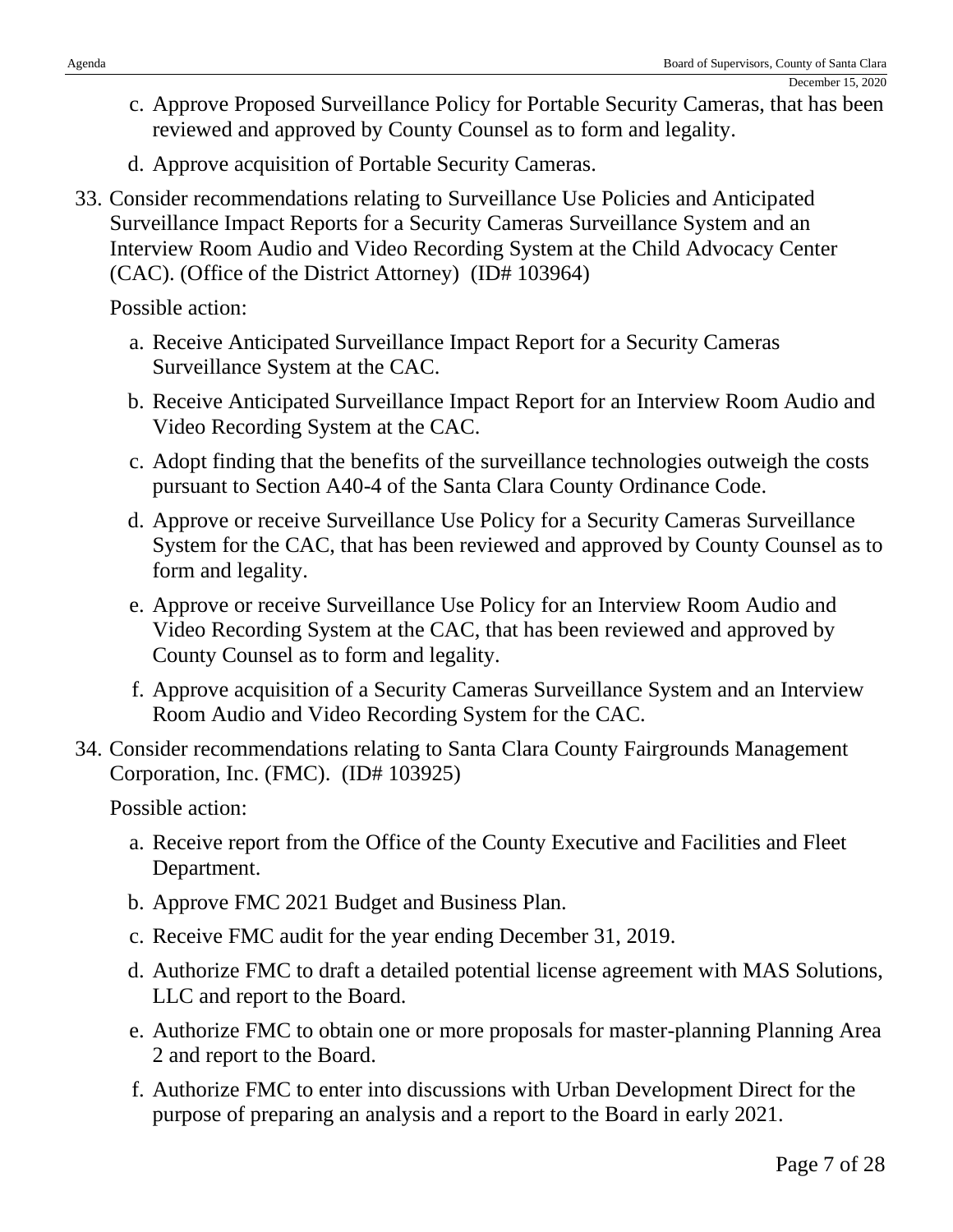- g. Receive the October 12, 2020 revised Letter of Intent from the San Jose Earthquakes and provide further guidance.
- 35. Under advisement from October 20, 2020 (Item No. 25): Receive report with recommendations provided by the Health Advisory Commission relating to structuring a fee waiver for medical marijuana cards. (Public Health Department) (ID# 104049)
- 36. Under advisement from November 17, 2020 (Item No. 26): Receive report from Office of the County Executive relating to the initiation of a comprehensive review of fire services in the County of Santa Clara. (ID# 103921)
- 37. Receive report from the Unhoused Task Force identifying solutions to the immediate temporary housing needs of unhoused families and individuals throughout Santa Clara County. (ID# 104047)
- 38. Consider items previously removed from the Consent Calendar.

## **Closing**

39. Adjourn. (See Item No. 4)

**Consent Calendar - Items will be considered under Item No. 7. Items removed from the Consent Calendar will be considered at the end of the regular agenda.**

40. Held from December 8, 2020 (Item No. 31d): Approve minutes of the November 17, 2020 Regular Meeting.

## **Social Services Agency**

- 41. Approve Ninth Amendment to Agreement with Community Solutions relating to providing prevention and direct services to Commercially Sexually Exploited Children increasing the maximum contract amount by \$435,257 from \$3,486,416 to \$3,921,673 and extending the agreement for a six-month period through June 30, 2021, that has been reviewed and approved by County Counsel as to form and legality. An exception to Board of Supervisors Policy 5.4.5.4, Length of Term of Contracts, has been approved by the Office of Countywide Contracting Management. (ID# 103626)
- 42. Adopt Resolution delegating authority to the County Executive, or designee, to apply for and accept the county allocation award with the State of California Transitional Housing Program in the amount of \$705,600, and to enter into and execute any and all documents required or deemed necessary and appropriate to receive the allocation award, and any amendments thereto, following approval by County Counsel as to form and legality, and approval by the Office of the County Executive. Delegation of authority shall expire on June 30, 2022. (ID# 103881)
- 43. Approve Agreement with Uplift Family Services relating to Intensive Services Foster Care Plus Program in an amount not to exceed \$842,100 for period January 1, 2021, through June 30, 2021, with four one-year extension options, that has been reviewed and approved by County Counsel as to form and legality. A single source exception to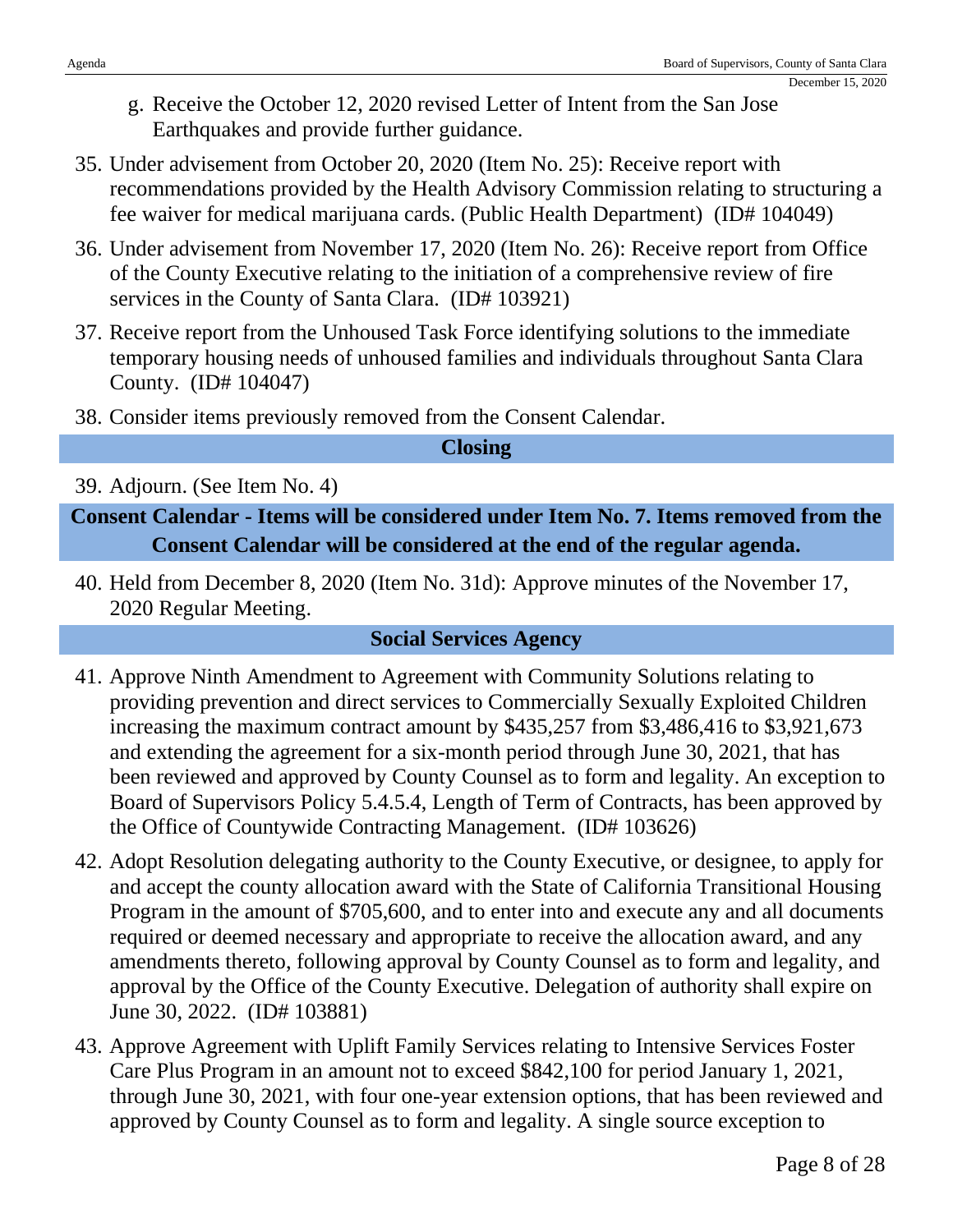competitive procurement has been approved by the Office of Countywide Contracting Management pursuant to Board of Supervisors Policy 5.6.5.1(D)(2)(a). (ID# 103779)

## **Santa Clara Valley Health and Hospital System**

44. Consider recommendations relating to Enterprise Medical Staff Bylaws and Hospital Governance Bylaws for Santa Clara Valley Medical Center Hospitals and Clinics. (ID# 103835)

Possible action:

- a. Approve the Enterprise Medical Staff Bylaws for Santa Clara Valley Medical Center (VMC at Bascom), O'Connor Hospital (VMC-O'Connor), and Saint Louise Regional Hospital (VMC-Saint Louise).
- b. Approve the Hospital Governance Bylaws for Santa Clara Valley Medical Center (VMC at Bascom), O'Connor Hospital (VMC-O'Connor), and Saint Louise Regional Hospital (VMC-Saint Louise).
- 45. Approve retroactive Agreement with Ujima Adult and Family Services relating to the creation of the Wazima Community Center for African/African Ancestry residents in an amount not to exceed \$150,000 for period July 1, 2020 through June 30, 2021, that has been reviewed and approved by County Counsel as to form and legality. (ID# 103903)
- 46. Consider recommendations relating to Bids for construction under Job Order Contract JOC-SCVHHS-2019-04 for the County of Santa Clara Health System. (ID# 103814)

- a. Award Job Order Contract (JOC) Agreement to SBAY Construction, Inc., for the Award Criteria Adjustment Factor of 0.7900 for a maximum contract value of \$5,098,418, with the maximum contract term of one calendar year from the effective date of the first issued Job Order's Notice to Proceed or when issued job orders totaling the maximum contract amount have been completed, whichever occurs first.
- b. Authorize the County Executive or designee, to issue individual job orders, and to approve change orders to job orders within the parameters specified in the contract and the Public Contract Code.
- c. Authorize the County Executive or designee, to accept individual job orders as complete and execute Notices of Completion.
- d. Approve delegation of authority to the County Executive or designee, to approve and execute an Amendment to the JOC, increasing the maximum contract value to the maximum allowed by law as adjusted to the California Consumer Price Index, following approval by County Counsel as to form and legality, and approval by the Office of the County Executive. Delegation of authority shall expire one year after the Notice to Proceed date of the first issued job order.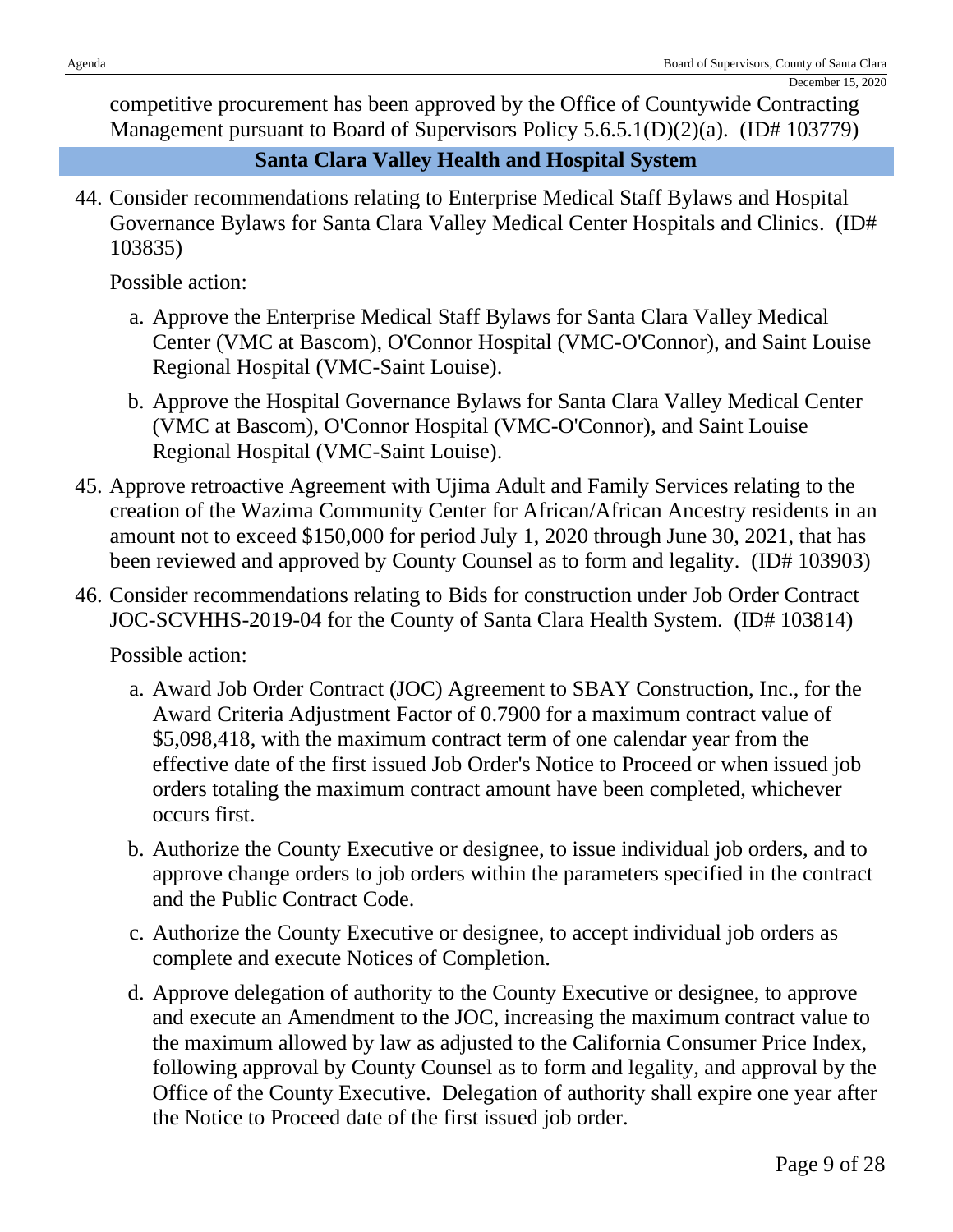- 47. Approve Request for Appropriation Modification No. 94 \$950,292 transferring revenue and expenditures in the Santa Clara Valley Medical Center Hospitals and Clinics budget, relating to the budget consolidation of the Employee Health Centers at Santa Clara Valley Medical Center Hospitals and Clinics. (4/5 Vote) (ID# 103750)
- 48. Approve retroactive Eighth Amendment to Agreement with MedSource, LLC relating to providing temporary nurse staffing at VMC-O'Connor and VMC-Saint Louise increasing the maximum contract amount by \$10,704,520 from \$26,855,800 to \$37,560,320, and extending the Agreement for a six-month period through March 31, 2021, that has been reviewed and approved by County Counsel as to form and legality. (ID# 103295)
- 49. Approve Contract Change Order No. 1 Access Control Project ITB-FAF-FY19-0280. Contractor - SBAY Construction, Inc. Net increase of \$90,969 and an increase of 241 calendar days. (ID# 103330)
- 50. Approve extension of extra-help hours beyond the current 1,040 hour limitation for the remainder of Fiscal Year 2020-2021 for 473 extra-help clinical and support services staff for Santa Clara Valley Medical Center Hospitals and Clinics and Custody Health Services. (ID# 103780)

## **Public Health Department**

51. Approve extension of extra-help hours beyond the current 1,040 hours limitation for the remainder of Fiscal Year 2020-2021 for four extra-help staff assisting with COVID-19 response and essential services for the Public Health Department. (ID# 103784) (COVID-19)

## **Behavioral Health Department**

52. Consider recommendations relating to the Draft Fiscal Year (FY) 2021 Mental Health Services Act (MHSA) Mid-Year Adjustment Plan and two new Innovation Projects. (ID# 103618) (COVID-19)

- a. Adopt the Draft FY 2021 MHSA Mid-Year Adjustment Plan, which includes recommendations that address the impact of COVID-19 and issues of race equity and justice.
- b. Authorize the Behavioral Health Services Department to submit the Draft FY 2021 MHSA Mid-Year Adjustment Plan and a new Innovation Project to the Mental Health Services Oversight and Accountability Commission (MHSOAC) and the Department of Health Care Services by the December 30, 2020 deadline for midyear adjustments.
- c. Authorize the Behavioral Health Services Department to submit a budget request to the MHSOAC for a new MHSA Project: Addressing Trauma and Stigma in Vietnamese and African American/African Ancestry Communities Project.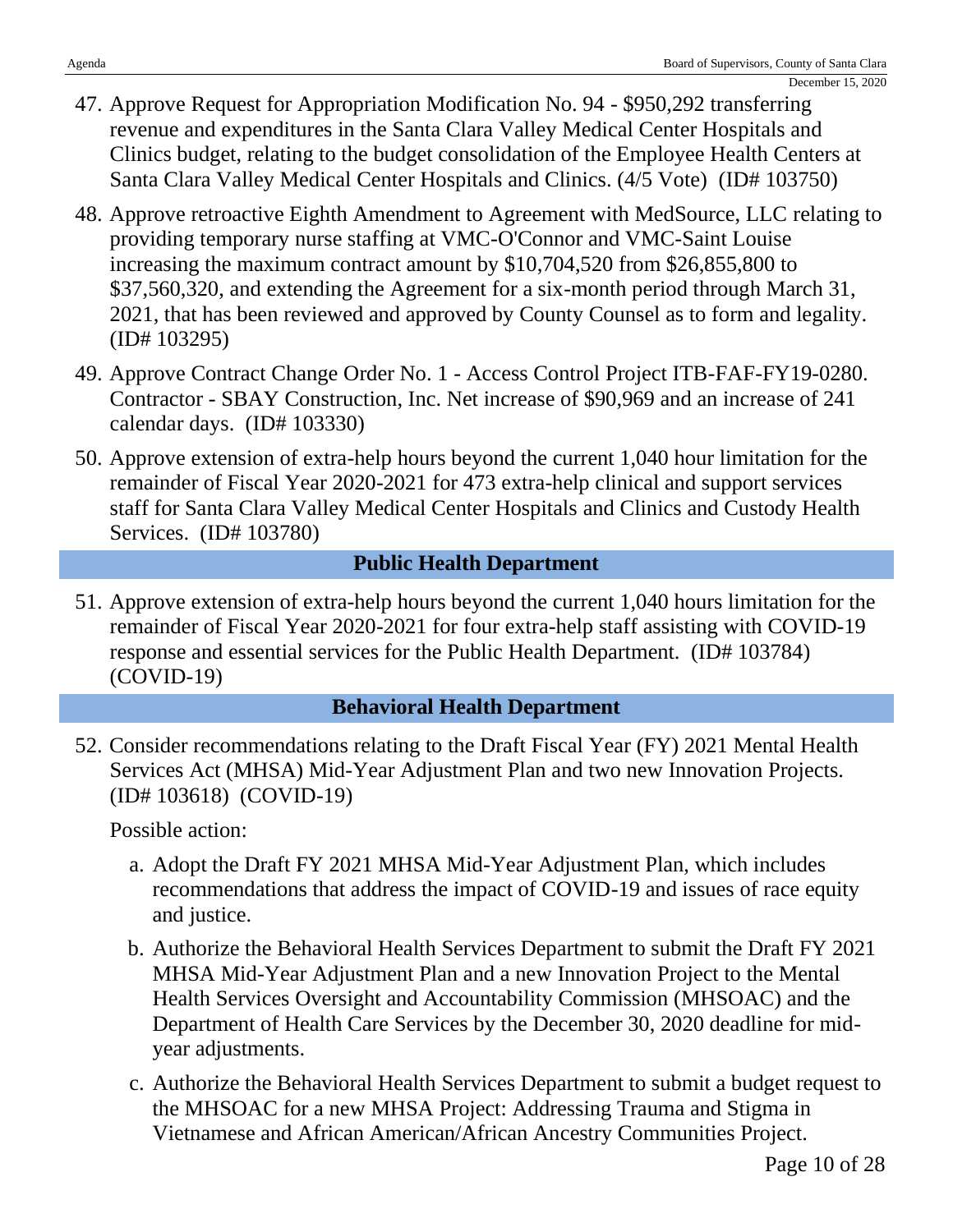53. Consider recommendations relating to Amendments to Short-Doyle/Mental Health Services Act contracts. (ID# 103120)

Possible action:

- a. Approve Fifth Amendment to Agreement with Gardner Family Health Network relating to providing adult and older adult services increasing the maximum contract amount by \$300,000 from \$13,678,214 to \$13,978,214 with no change to the term of the Agreement, that has been reviewed and approved by County Counsel as to form and legality.
- b. Approve Second Amendment to Agreement with Indian Health Center of Santa Clara Valley relating to providing adult and older adult services increasing the maximum contract amount by \$60,000 from \$500,418 to \$560,418 with no change to the term of the Agreement, that has been reviewed and approved by County Counsel as to form and legality.
- c. Approve Third Amendment to Agreement with Mekong Community Center relating to providing adult and older adult services increasing the maximum contract amount by \$150,000 from \$1,325,378 to \$1,475,378 with no change to the term of the Agreement, that has been reviewed and approved by County Counsel as to form and legality.
- d. Approve Eighth Amendment to Agreement with Uplift Family Services relating to providing family and children services increasing the maximum contract amount by \$3,090,484 from \$41,407,205 to \$44,497,689 with no change to the term of the Agreement, that has been reviewed and approved by County Counsel as to form and legality.

## **Employee Services Agency**

- 54. Held from November 17, 2020 (Item No. 32): Approve job specifications and amend Classification Plan to add classifications of Paralegal - County Counsel and Senior Paralegal - County Counsel. (ID# 103955)
- 55. Held from November 17, 2020 (Item No. 33): Adoption of Salary Ordinance No. NS-5.21.33 amending Santa Clara County Salary Ordinance No. NS-5.21 relating to compensation of employees deleting 33 Senior Paralegal or Paralegal positions and adding 33 Senior Paralegal - County Counsel or Paralegal - County Counsel positions in the Office of the County Counsel and amending the Salary Schedule to add the classifications of Senior Paralegal - County Counsel and Paralegal - County Counsel. (ID# 103956)
	- Introduce, waive reading, and preliminarily adopt on December 15, 2020.
	- Adopt (Final) on January 12, 2021.
- 56. Approve job specifications and amend Classification Plan to add classifications of Auditor Appraiser I and Auditor Appraiser II. (ID# 103766)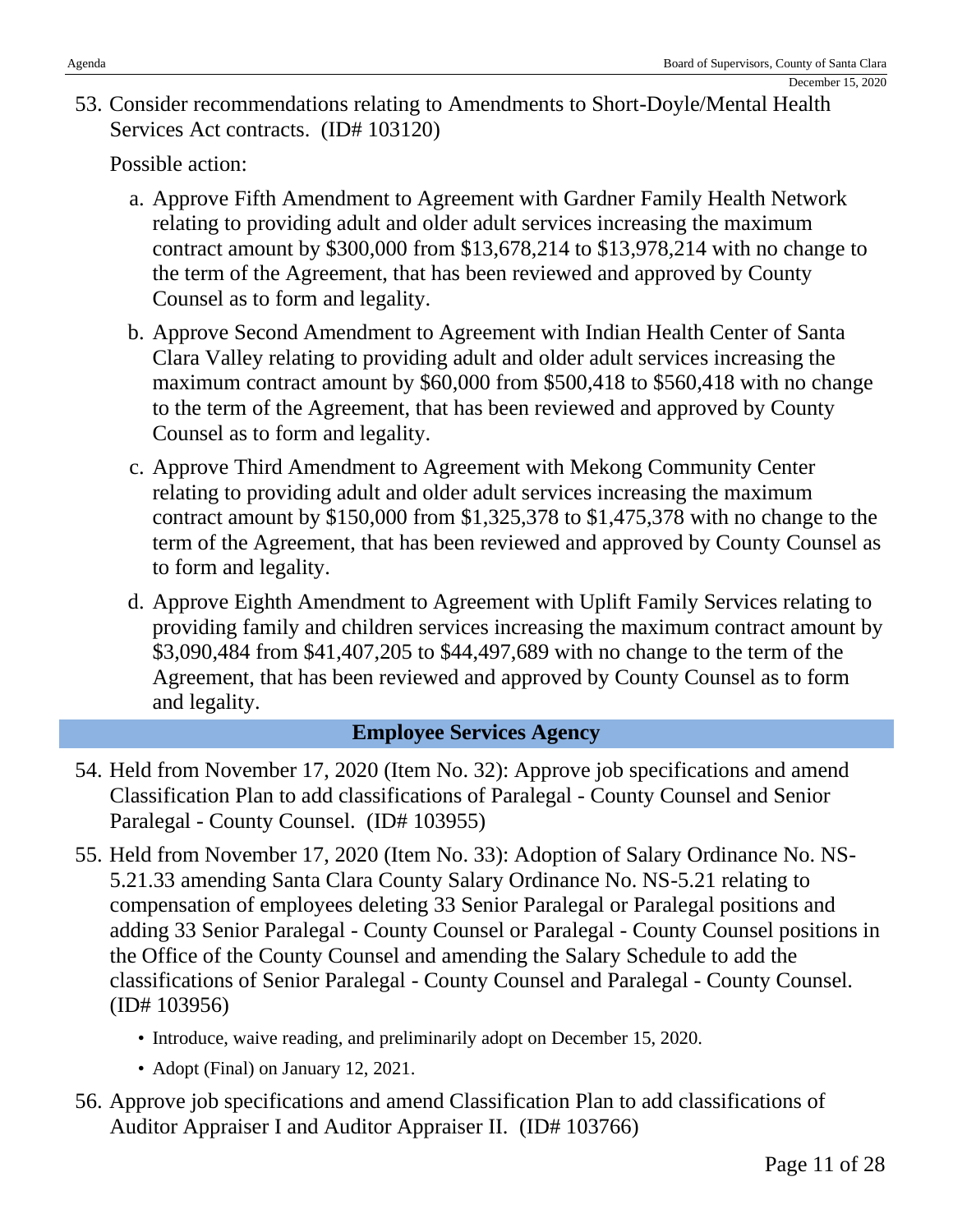- 57. Adoption of Salary Ordinance No. NS-5.21.49 amending Santa Clara County Salary Ordinance No. NS-5.21 relating to compensation of employees deleting twelve Auditor-Appraiser or Accountant I positions and twenty-seven Senior Auditor Appraiser or Auditor Appraiser or Accountant I positions, and adding twelve Auditor Appraiser III or Auditor Appraiser II or Auditor Appraiser I positions and twenty-seven Senior Auditor Appraiser or Auditor Appraiser III or Auditor Appraiser II or Auditor Appraiser I positions; and amending the Salary Schedule to add the classifications of Auditor Appraiser I and Auditor Appraiser II, retitle the classification of Auditor Appraiser to Auditor Appraiser III, increase the salary of the Appraiser I classification by approximately eight percent, increase the salary of the Appraiser II classification by approximately four percent, increase the salary of the Appraiser III classification by approximately six percent, and increase the salary of the Senior Appraiser classification by approximately six percent. (ID# 103765)
	- Introduce, waive reading, and preliminarily adopt on December 15, 2020.
	- Adopt (Final) on January 12, 2021.

## **Board of Supervisors**

- 58. Consider the following meeting attendance reports:
	- a. Receive report from Supervisorial District One relating to meetings attended through December 15, 2020. (ID# 104051)
	- b. Receive report from Supervisorial District Two relating to meetings attended through December 14, 2020. (ID# 104057)
	- c. Receive report from Supervisorial District Three relating to meetings attended through December 14, 2020. (ID# 104077)
	- d. Receive report from Supervisorial District Four relating to meetings attended through December 10, 2020. (ID# 104034)
	- e. Receive report from Supervisorial District Five relating to meetings attended through December 14, 2020. (ID# 104033)

**Housing, Land Use, Environment, and Transportation Committee**

- 59. Receive report from the Housing, Land Use, Environment, and Transportation Committee relating to the meeting of August 20, 2020. (Wasserman) (ID# 103871)
- 60. Receive report from the Housing, Land Use, Environment, and Transportation Committee relating to the meeting of September 17, 2020. (Wasserman) (ID# 103876)
- 61. Receive report from the Housing, Land Use, Environment, and Transportation Committee relating to the meeting of October 15, 2020. (Wasserman) (ID# 103877)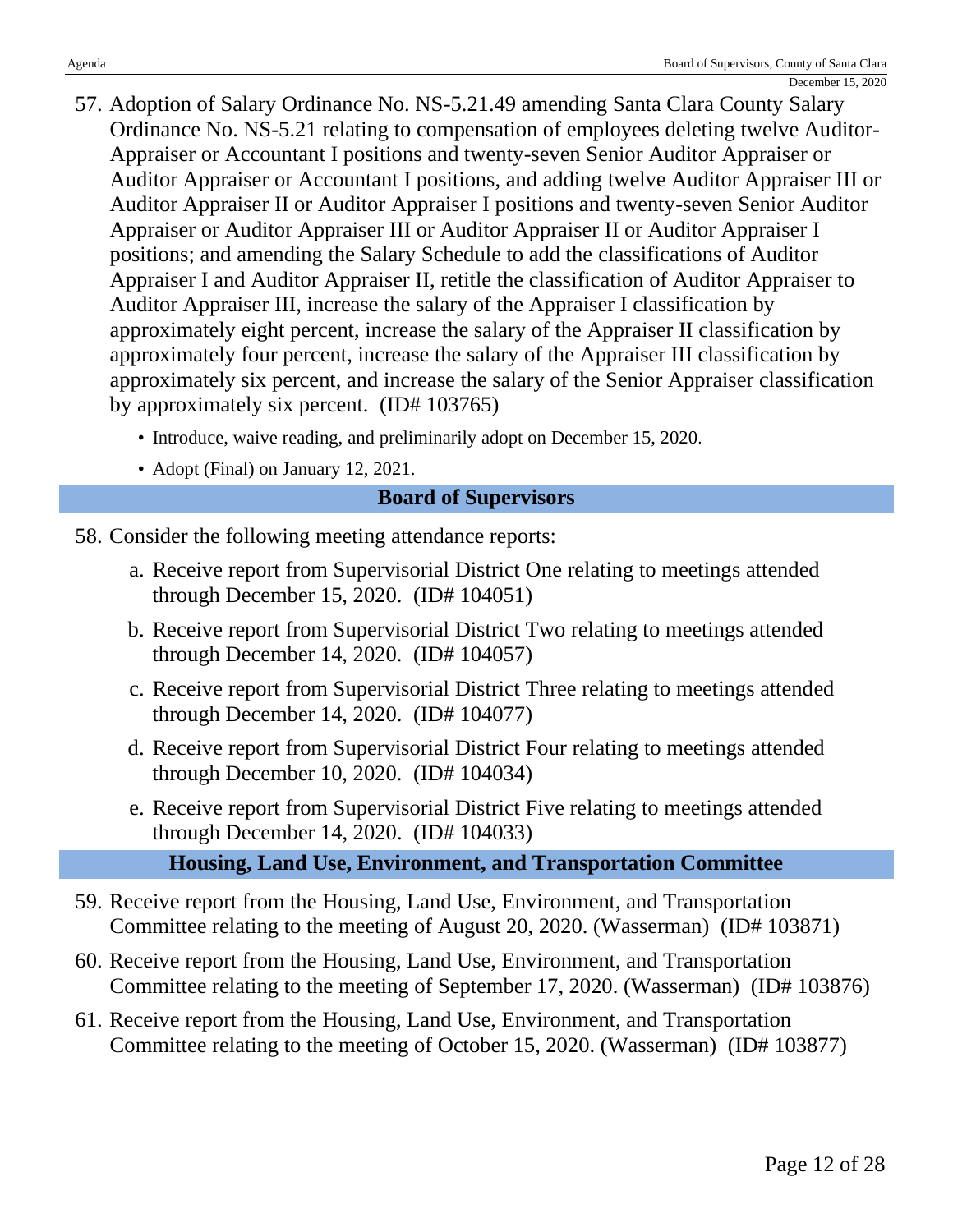## **Children, Seniors, and Families Committee**

- 62. Receive report from the Children, Seniors, and Families Committee and the Finance and Government Operations Committee relating to the joint meeting of August 27, 2020. (Chavez/Cortese) (ID# 104040)
- 63. Receive report from the Children, Seniors, and Families Committee and the Finance and Government Operations Committee relating to the joint meeting of September 24, 2020. (Chavez/Cortese) (ID# 104042)
- 64. Receive report from the Children, Seniors, and Families Committee and the Finance and Government Operations Committee relating to the joint meeting of October 22, 2020. (Chavez/Cortese) (ID# 104043)

## **County Executive**

65. Consider recommendations relating to the results of the November 3, 2020 Presidential General Election. (ID# 103917)

- a. Receive the Registrar of Voters' Certificate of Election Results, Official Final Results, the Registrar of Voters' website official results, and the Write-in results for the November 3, 2020 Presidential General election.
- b. Receive the Registrar of Voters' Certificate of Election of each candidate under the jurisdiction of the County of Santa Clara Board of Supervisors, and declare elected to each office the person(s) receiving the highest number of votes for that office.
- c. Receive the Registrar of Voters' declaration of reelection of each incumbent for the office of Superior Court Judge in the County of Santa Clara.
- 66. Approve Request for Appropriation Modification No. 88 \$1,078,575 decreasing revenue and expenditures in the Office of the County Executive and the Behavioral Health Services Department budgets, relating to the termination of the Parolee Reentry Services Program funded by the California Department of Corrections and Rehabilitation. (ID# 103853)
- 67. Adoption of Salary Ordinance No. NS-5.21.51 amending Santa Clara County Salary Ordinance No. NS-5.21 relating to compensation of employees deleting one Associate Management Analyst or Management Aide position, one Management Analyst or Associate Management Analyst position, and one Program Manager II position in the Office of the County Executive; and deleting one Rehabilitation Counselor position in the Office of Supportive Housing; and one Program Manager II position and two Rehabilitation Counselor positions in the Behavioral Health Services Department. (ID# 103811)
	- Introduce, waive reading, and preliminarily adopt on December 15, 2020.
	- Adopt (Final) on January 12, 2021.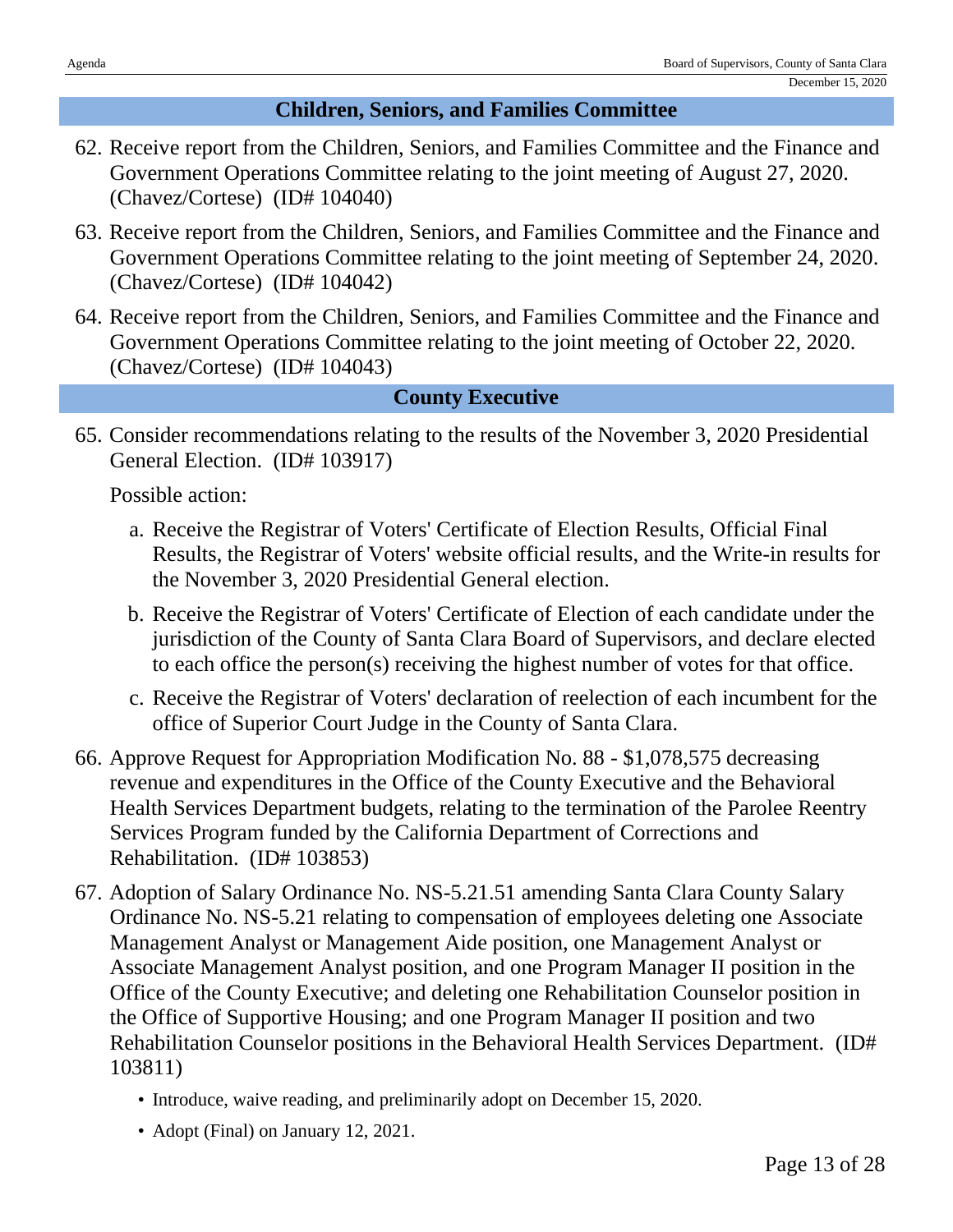## 68. Receive report relating to anticipated Requests for Proposals. (ID# 103922)

## **Office of Supportive Housing**

- 69. Approve amended delegation of authority to the County Executive, or designee, to negotiate, execute, amend, or terminate grant agreement with Destination: Home relating to the Continuum of Care Program, with no change to the maximum delegated amount, and extending the delegated contract term limit through June 30, 2024, following approval by County Counsel as to form and legality, and approval by the Office of the County Executive. Delegation of authority shall expire on June 30, 2024. (ID# 103805)
- 70. Approve an exception to the loan-to-value ratio cap for the development of 80 apartments at Roosevelt Park Apartments to be located at 21 N. 21st Street, San Jose, and developed by First Community Housing or affiliate. (ID# 103398)
- 71. Approve delegation of authority to the County Executive, or designee, to negotiate, execute, amend, or terminate all legal documents, including but not limited to contracts, loan agreements, deeds of trust, promissory notes, subordination agreements, assignment agreements and amendments, and estoppels relating to one or more loans to The Kelsey or affiliate in an amount not to exceed \$4,000,000 for the development of 115 apartments at The Kelsey Ayer Station to be located at 447 North First Street in the City of San José, following approval by County Counsel as to form and legality, and approval by the Office of the County Executive, and subject to administrative staff review and approval of final land use entitlement, California Environmental Quality Act and related due diligence matters, and other standard requirements set forth in the final documentation. Delegation of Authority shall expire on December 15, 2024. (Office of Supportive Housing) (ID# 103683)
- 72. Adopt Resolution delegating authority to the County Executive, or designee, to negotiate, execute, amend, and/or terminate participation in Round 3 of the No Place Like Home Program as an Alternative Process County in connection with the No Place Like Home Competitive Allocation program, and negotiate, execute, amend or deliver a State of California Standard Agreement and any and all other documents required or deemed necessary for the No Place Like Home Program funds, following approval by County Counsel as to form and legality, and approval by the Office of the County Executive. (ID# 103769)
- 73. Approve retroactive First Amendment to Agreement with Bill Wilson Center relating to emergency shelter for unaccompanied runaway and homeless minors with no change to the maximum contract amount, and extending the agreement for a six-month period through December 31, 2020, that has been reviewed and approved by County Counsel as to form and legality. (ID# 103797)
- 74. Consider recommendations relating to the ratification of a Bridge Loan and a notice of intent to purchase real property necessary for the long-term preservation of affordable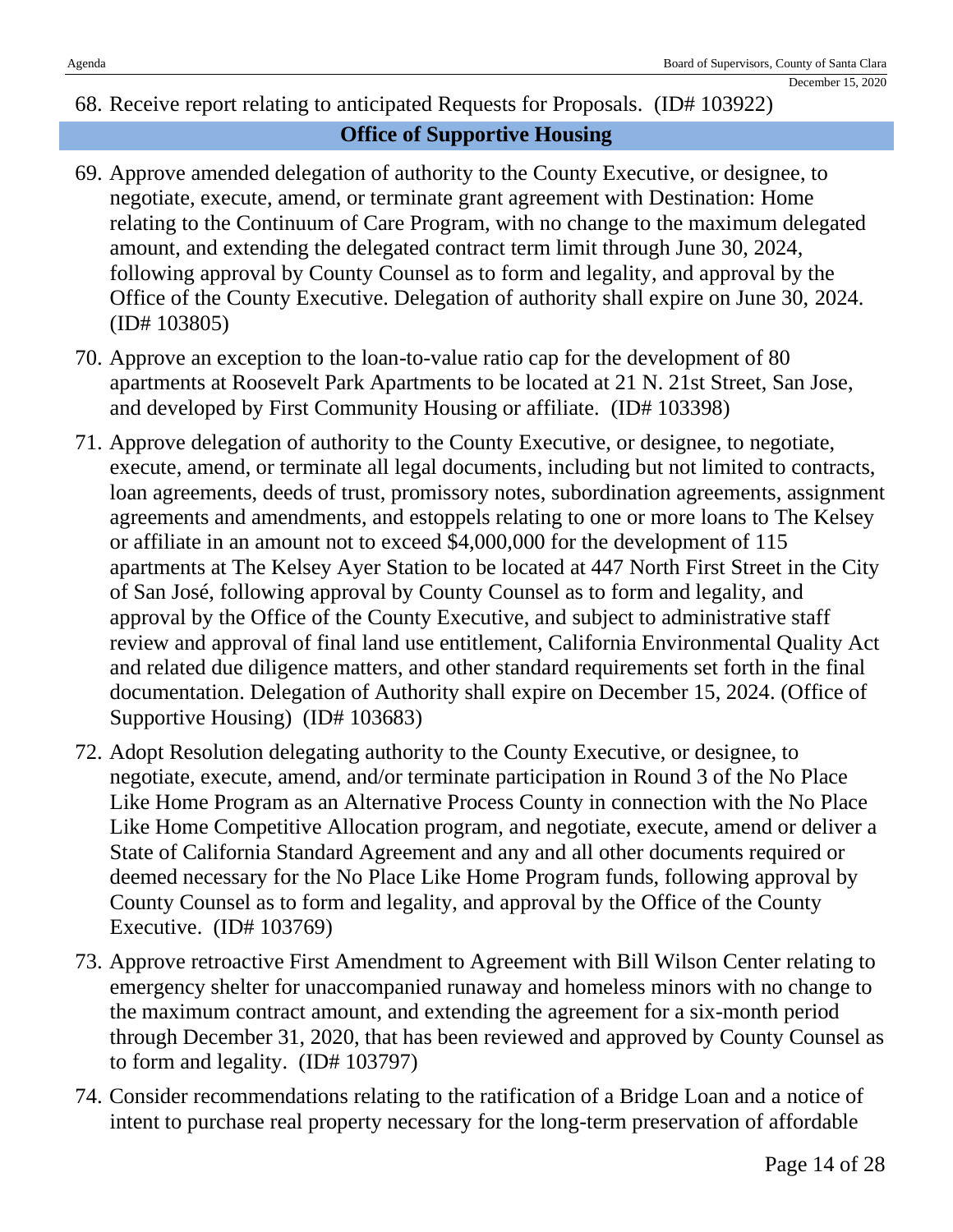December 15, 2020

Possible action:

- a. Ratify Bridge Loan Agreement between the County and JHC-Hillview LLC, as borrower, signed by the County Executive providing a six-month bridge loan of up to \$20,000,000 to fund the acquisition of 1000 Hillview Court in Milpitas.
- b. Approve the terms of an amendment to the Bridge Loan Agreement to increase the maximum loan amount to \$25,000,000 and extend the term to twenty-four months, and approve delegation of authority to County Executive, or designee, to negotiate and execute an amendment to the Bridge Loan Agreement, following approval by County Counsel as to form and legality, and approval by the Office of the County Executive. Delegation of authority shall expire December 1, 2021.
- c. Adopt Resolution of Intent to Purchase Real Property located at 1000 Hillview Court, Milpitas from JHC-Hillview LLC.
- d. Authorize the Clerk of the Board to set Tuesday, January 12, 2021 at no earlier than 10:00 a.m. as the date and time to consider acquisition of Real Property.
- 75. Consider recommendations relating to State of California Homeless Housing, Assistance and Prevention Round 2 program grant funds. (ID# 103802)

- a. Approve delegation of authority to the County Executive, or designee, to submit Grant Application to the State of California relating to Homeless Housing, Assistance and Prevention Round 2 grant funding allocated to the County of Santa Clara in the amount of \$4,842,296 for period December 15, 2020 through June 30, 2026.
- b. Approve delegation of authority to the County Executive, or designee, to negotiate, execute, amend, or terminate a funding agreement or agreements with the State of California relating to Homeless Housing, Assistance and Prevention Round 2 funding allocated to the County of Santa Clara, in an amount not to exceed \$4,842,296 and a contract term that starts no earlier than December 15, 2020, and ends no later than June 30, 2026, following approval by County Counsel as to form and legality, and approval by the Office of the County Executive. Delegation of authority shall expire on June 30, 2026.
- c. Approve delegation of authority to the County Executive, or designee, to submit Grant Application to the State of California relating to Homeless Housing, Assistance and Prevention Round 2 grant funding allocated to the Santa Clara County Continuum of Care in the amount of \$5,410,022 for period December 15, 2020 through June 30, 2026.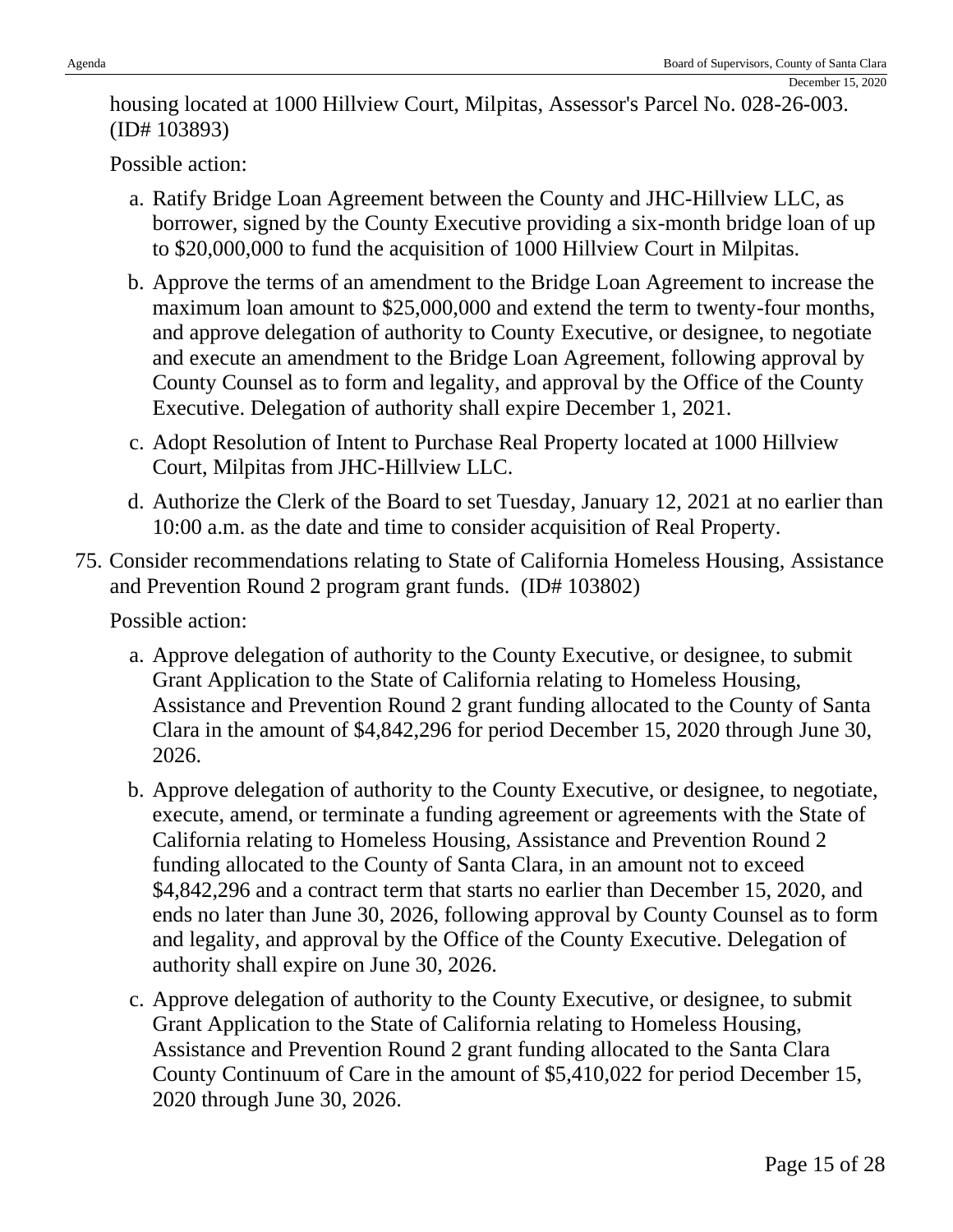- d. Approve delegation of authority to the County Executive, or designee, to negotiate, execute, amend, or terminate a funding agreement or agreements with the State of California relating to Homeless Housing, Assistance and Prevention Round 2 funding allocated to the Santa Clara County Continuum of Care, in an amount not to exceed \$5,410,022 and a contract term that starts no earlier than December 15, 2020, and ends no later than June 30, 2026, following approval by County Counsel as to form and legality, and approval by the Office of the County Executive. Delegation of authority shall expire on June 30, 2026.
- 76. Approve retroactive revenue Agreement with Healthcare Foundation relating to medical respite housing services provided by the County of Santa Clara or its contractors in an amount not to exceed \$393,404 for period July 1, 2019 to October 31, 2020, that has been reviewed and approved by County Counsel as to form and legality. An exemption to competitive procurement has been approved by the Office of Countywide Contracting Management pursuant to Board of Supervisors Policy 5.6.5.1(D)(1). (ID# 103828)

#### **Procurement Department**

77. Consider recommendations relating to GPS electronic monitoring systems with related services and support. (ID# 103915)

- a. Approve Fifth Amendment to Agreement No. 5500002288 with Attenti US, Inc., relating to providing electronic monitoring of offenders with no change to the maximum contract amount, and extending the Agreement for a six-month period through June 30, 2021, that has been reviewed and approved by County Counsel as to form and legality. An exception to Board of Supervisors Policy 5.4.5.4, Length of Term of Contracts, has been approved by the Office of Countywide Contracting Management.
- b. Approve Sixth Amendment to Agreement No. 5500002358 with Attenti US, Inc., relating to providing electronic monitoring of offenders increasing the maximum contract amount by \$250,000 from \$928,760 to \$1,178,760, and extending the Agreement for a six-month period through June 30, 2021, that has been reviewed and approved by County Counsel as to form and legality. An exception to Board of Supervisors Policy 5.4.5.4, Length of Term of Contracts, has been approved by the Office of Countywide Contracting Management.
- 78. Approve Twentieth Amendment to Agreement with Gorilla Logic, Inc., relating to software development services and related maintenance, increasing the maximum contract amount by \$5,804,940 from \$23,872,050 to \$29,676,990, and extending the agreement for a 36-month period through December 31, 2023, that has been reviewed and approved by County Counsel as to form and legality. An exception to Board of Supervisors Policy 5.4.5.4, Length of Term of Contracts, has been approved by the Office of Countywide Contracting Management. (ID# 103548)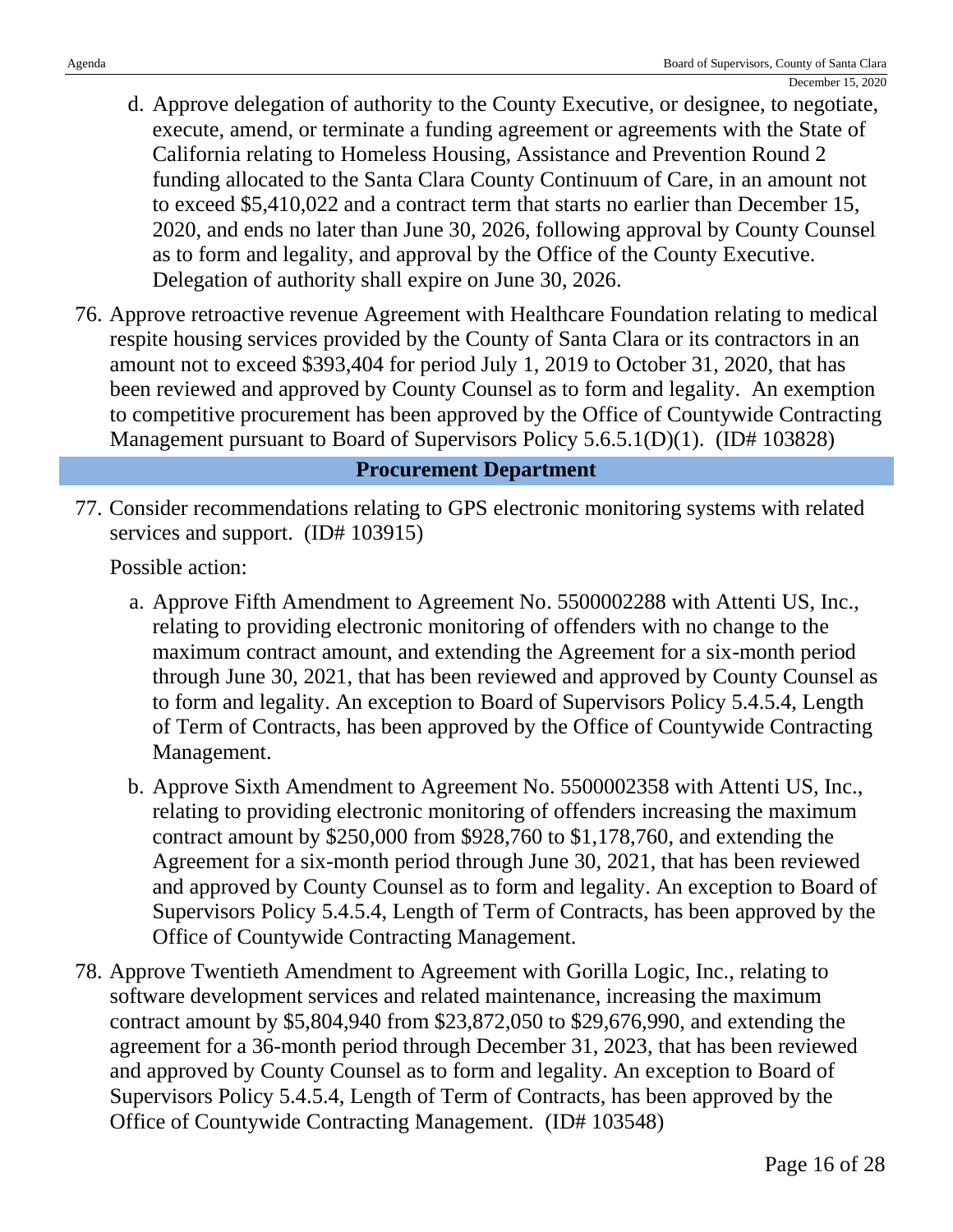- 79. Approve Sixth Amendment to Agreement No. 5500002688 with Rentokil North America Inc., dba Western Exterminator Company relating to providing pest management services, increasing the maximum contract amount by \$1,000,000 from \$1,900,000 to \$2,900,000, and extending the agreement for a 24-month period through January 1, 2023, that has been reviewed and approved by County Counsel as to form and legality. An exception to Board of Supervisors Policy 5.4.5.4, Length of Term of Contracts, has been approved by the Office of Countywide Contracting Management. (ID# 103795)
- 80. Approve Agreement with Pivot Interiors, Inc., relating to providing Herman Miller furniture products and related services in an amount not to exceed \$15,000,000 for period January 1, 2021 through December 31, 2024 with one one-year extension option, that has been reviewed and approved by County Counsel as to form and legality. (ID# 103631)

## **Technology Services and Solutions Department**

81. Approve First Amendment to Agreement with Carahsoft Technology Corporation relating to providing professional services and software subscription for a content management system software solution increasing the maximum contract amount by \$340,000 from \$4,500,000 to \$4,840,000 with no change to the term of the Agreement, that has been reviewed and approved by County Counsel as to form and legality. (ID# 104030)

## **County Counsel**

- 82. Under advisement from September 10, 2019 (Item No. 16): Adopt Resolution establishing the Hate Crimes Task Force. (ID# 103957)
- 83. Consider recommendations relating to Conflict of Interest Codes. (ID# 104029) Possible action:
	- a. Approve the Conflict of Interest Code for East Side Union High School District.
	- b. Approve the Conflict of Interest Code for Foothill-De Anza Community College District.
	- c. Approve the Conflict of Interest Code for Franklin-McKinley School District.
	- d. Approve the Conflict of Interest Code for Luther Burbank School District.
	- e. Approve the Conflict of Interest Code for Metropolitan Education District.
	- f. Approve the Conflict of Interest Code for Morgan Hill Unified School District.
	- g. Approve the Conflict of Interest Code for Mount Pleasant School District.
	- h. Approve the Conflict of Interest Code for Orchard School District.
	- i. Approve the Conflict of Interest Code for Palo Alto Unified School District.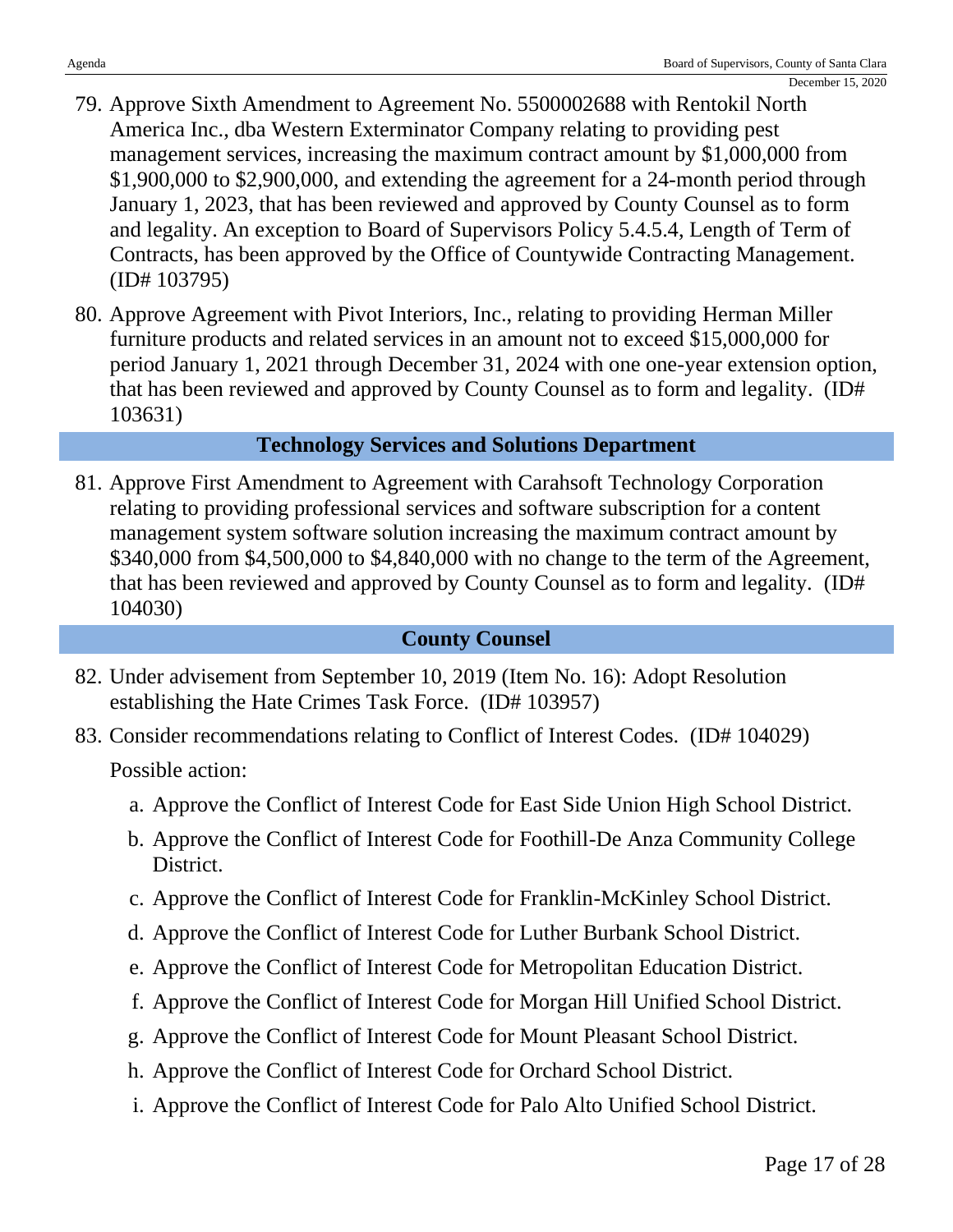- j. Approve the Conflict of Interest Code for Santa Clara County Office of Education.
- k. Approve the Conflict of Interest Code for FIRST 5 Santa Clara County.
- l. Approve the Conflict of Interest Code for Purissima Hills Water District.
- m. Approve the Conflict of Interest Code for Santa Clara County Housing Authority.
- n. Approve the Conflict of Interest Code for Santa Clara Valley Open Space Authority.
- o. Approve the Conflict of Interest Code for Santa Clara Valley Transportation Authority.
- p. Approve the Conflict of Interest Code for Santa Clara Valley Water District.
- q. Approve the Conflict of Interest Code for Saratoga Fire Protection District.
- r. Approve the Conflict of Interest Code for Silicon Valley Clean Energy Authority.

## **Boards and Commissions**

- 84. Approve Fiscal Year 2020-2021 annual work plans and budgets, if any, for the following Commissions. (ID# 103945)
	- a. Airport Land Use Commission
	- b. Animal Advisory Commission
	- c. Domestic Violence Council
	- d. Fish and Game Commission
	- e. Health Advisory Commission
	- f. Historical Heritage Commission
	- g. HIV Commission
	- h. Parks and Recreation Commission
	- i. Planning Commission
- 85. Approve Commission on the Status of Women revised Fiscal Year 2020-2021 annual work plan and budget. (ID# 103822)
- 86. Approve exemption to the frequency of regular meetings under Category 3 of Board Policy 3.69, to allow a monthly meeting schedule for the Senior Care Commission through December 31, 2021. (ID# 103852)
- 87. Receive announcement of appointments and reappointments by individual Board members to various Boards and Commissions:
	- a. Supervisor Simitian: (ID# 104018)
		- i. Reappoints Mark Warren to the Los Altos Hills County Fire District, seat number 6.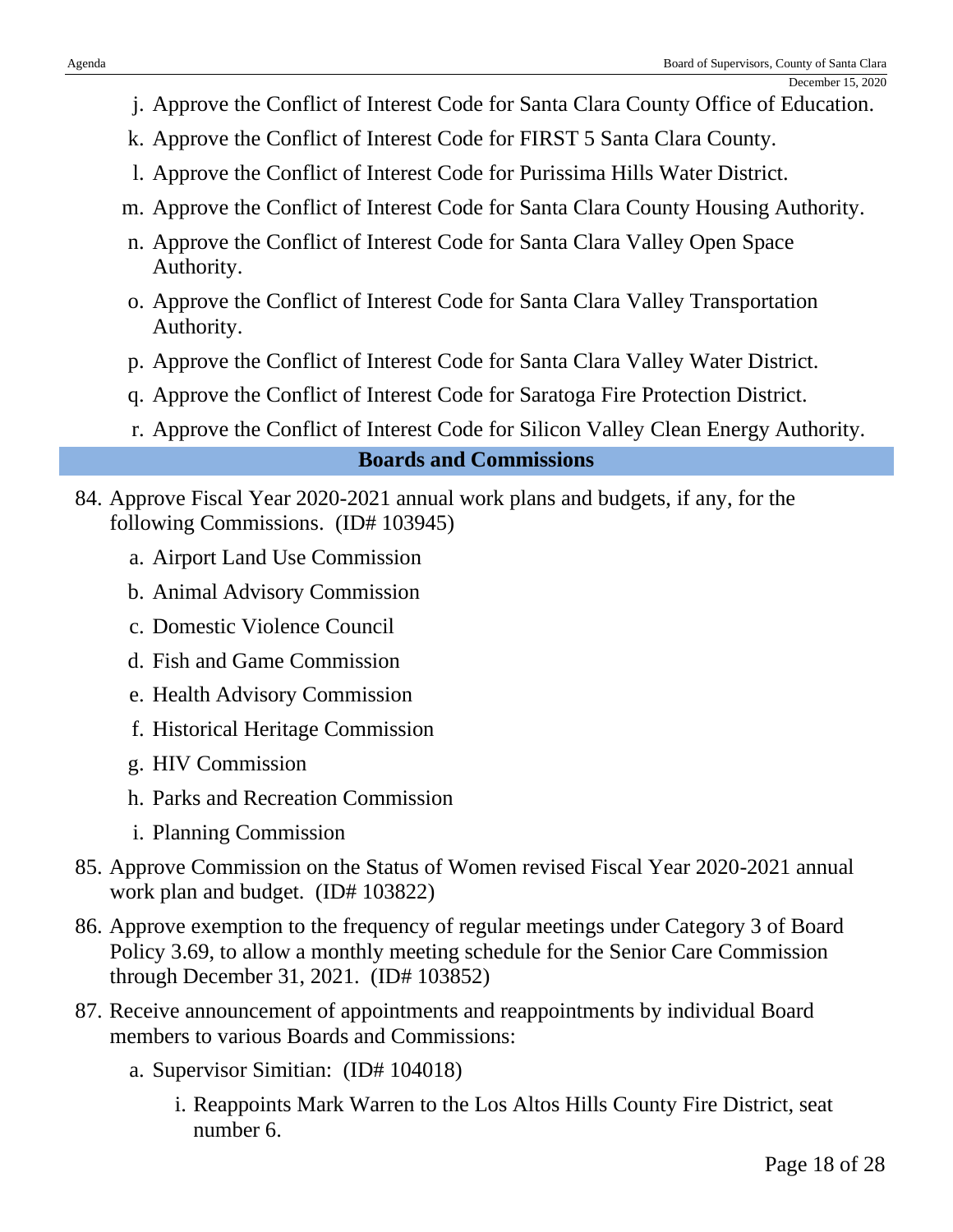- ii. Appoints Erika Escalante to the Human Rights Commission, seat number 7.
- 88. Approve Board-As-a-Whole appointments and reappointments to various Boards and Commissions:
	- a. President Chavez nominates: (ID# 104079)
		- i. Paula Quintero for appointment to the Board of the Guadalupe Coyote Resource Conservation District, seat number 4.
		- ii. Gail Bautista for appointment to the Board of the Guadalupe Coyote Resource Conservation District, seat number 1.
		- iii. Susan Hare for appointment to the Board of the Guadalupe Coyote Resource Conservation District, seat number 3.
- 89. Consider recommendations relating to resignations from Boards and Commissions. (ID# 103858)

Possible action:

- a. Accept the resignation of Pamela Courtney from the CordeValle Youth Golf Foundation, Inc., Board of Directors.
- b. Accept the resignation of Christopher Roat from the Citizens' Advisory Commission on Elections.

## **Law and Justice**

- 90. Approve Request for Appropriation Modification No. 79 \$5,247 increasing revenue and expenditures in the Office of the District Attorney budget for the Consumer Protection and Unfair Competition Fund, relating to the purchase of a truck to facilitate environmental compliance. (4/5 Vote) (ID# 103928)
- 91. Consider recommendations relating to the implementation of two FIRST 5 Santa Clara County Demonstration Family Resource Centers for the Beacons of Hope project. (ID# 103645)

- a. Approve Request for Appropriation Modification No. 69 \$1,872,000 increasing revenue and expenditures in the Probation Department budget relating to the implementation of two FIRST 5 Santa Clara County Demonstration Family Resource Centers for the Beacons of Hope project. (4/5 Vote)
- b. Approve Agreement with FIRST 5 Santa Clara County relating to the implementation of two FIRST 5 Santa Clara County Demonstration Family Resource Centers for the Beacons of Hope project in an amount not to exceed \$1,632,000 for period January 1, 2021 through June 30, 2023, that has been reviewed and approved by County Counsel as to form and legality.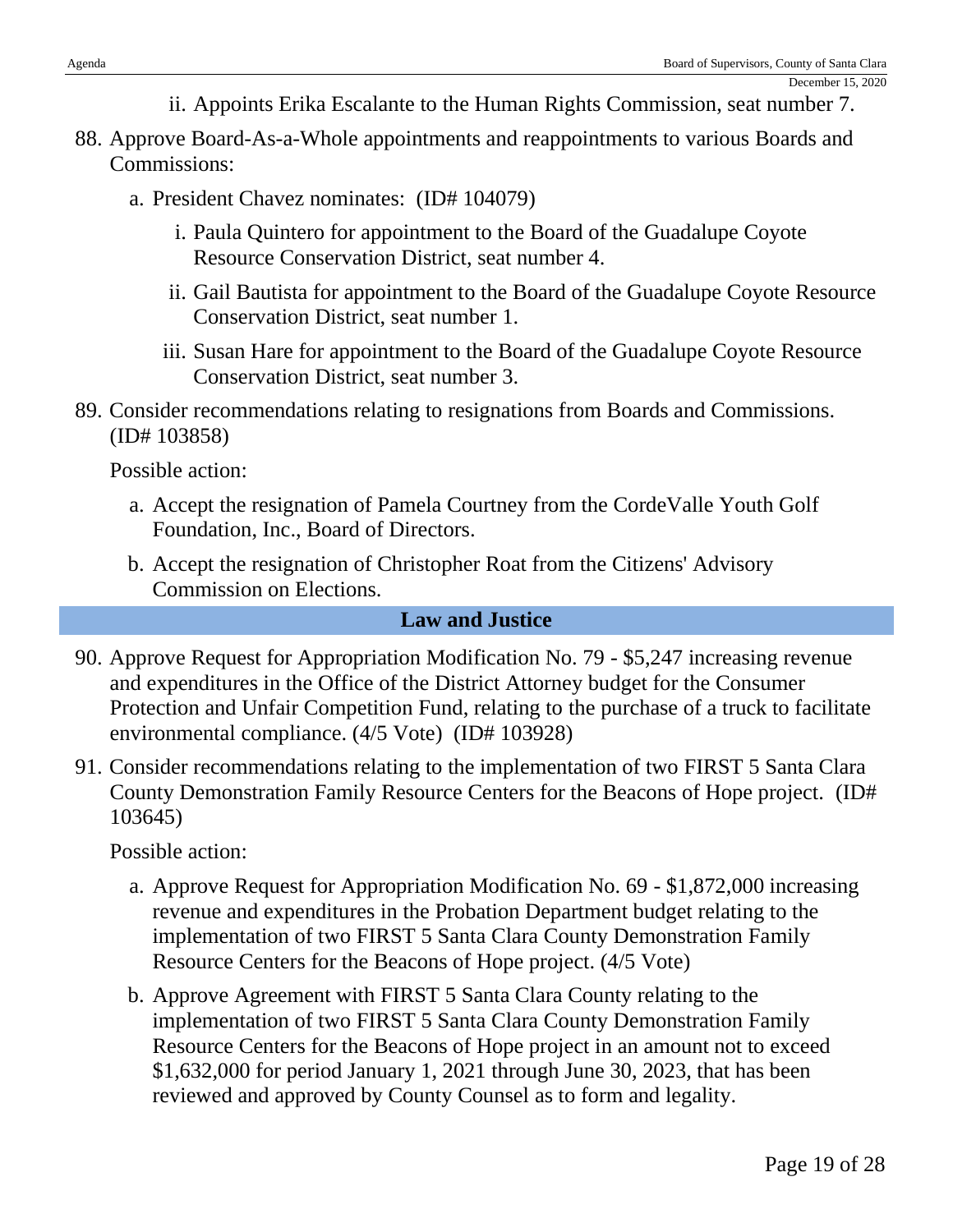## **Finance Agency**

92. Adopt Resolution establishing the appropriations limit (Gann Limit) for Countywide funds for Fiscal Year 2020-2021 in accordance with Article XIIIB of the California Constitution and Government Code Section 7910, adopting the methodology for calculating the adjustment factor applied to determine the appropriations limit, and establishing the period for contesting such limits. (ID# 103801)

## **Commendations and Proclamations**

- 93. Commendations and Proclamations. (See Item No. 5)
	- a. Adopt Commendation for Tanis Crosby for her years of service to YWCA Silicon Valley and the community. (Chavez) (ID# 104058)
	- b. Adopt Commendation for Chris Jordan for his contributions while serving as the City Manager of the City of Los Altos. (Simitian) (ID# 103977)
	- c. Adopt Commendation for Arleen Rozul as she retires after more than 29 years of service to the County of Santa Clara. (County Counsel) (ID# 104012)
	- d. Adopt Commendation for David Bui as he retires after more than 20 years of service to the County of Santa Clara. (County Counsel) (ID# 104013)
	- e. Adopt Commendation for David Rollo as he retires after more than 15 years of service to the County of Santa Clara. (County Counsel) (ID# 104014)

## **Department of Planning and Development**

94. Approve Request for Appropriation Modification No. 89 - \$85,000 increasing revenue and expenditures in the Department of Planning and Development General Fund budget and transferring funds from the Department of Planning and Development Permit Revenue Fund budget, relating to Building Plan Review Services. (4/5 Vote) (ID# 103762)

## **Parks and Recreation Department**

95. Consider recommendations from the Parks and Recreation Department relating to the renaming of trails at Ed R. Levin County Park. (ID# 99702)

- a. Adopt Resolution adopting the Azores Trail and Pioneer Trail names at Ed R. Levin County Park.
- b. Identify the Clerk of the Board of Supervisors and the Parks and Recreation Department as the location and custodian of the documents or other material that constitute the record of proceedings upon which this decision is based.
- 96. Consider recommendations relating to a proposed Lease Agreement with Spring Valley Golf Course, Inc. (ID# 103878)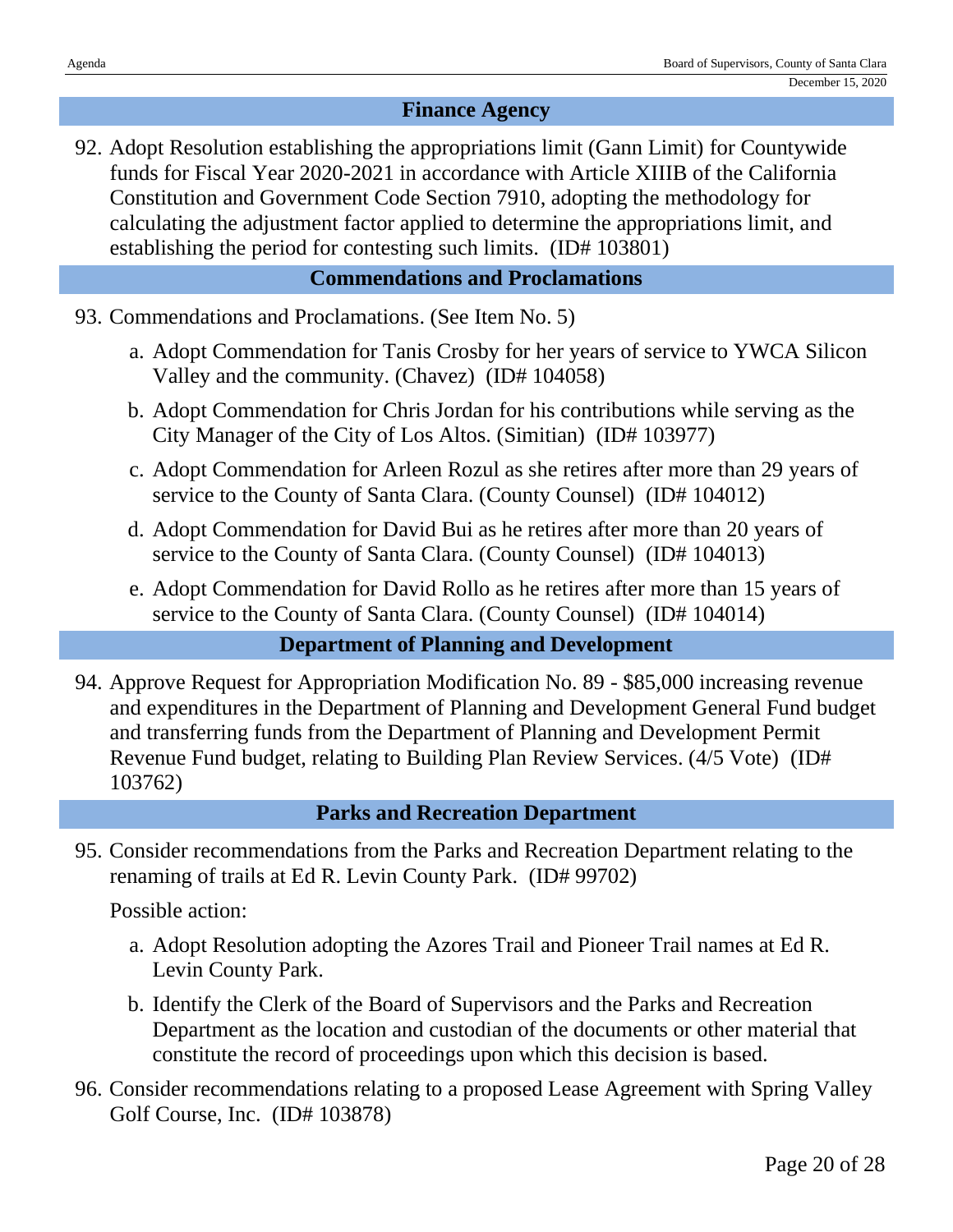Possible action:

- a. Approve Lease Agreement with Spring Valley Golf Course, Inc., relating to property located at Ed R. Levin County Park, for a period beginning January 1, 2021 through December 31, 2040, with two five-year extension options, that has been reviewed and approved by County Counsel as to form and legality.
- b. Approve delegation of authority to County Executive, or designee, to administer, manage and carry out the terms and conditions of the Lease Agreement, and to negotiate, execute, amend, or terminate the Lease Agreement with Spring Valley Golf Course, Inc., following approval by County Counsel as to form and legality, and approval by the Office of the County Executive. Delegation of authority shall expire on December 31, 2035.
- 97. Consider recommendations relating to State of California Department Parks and Recreation Off-Highway Motor Vehicle Recreation Division (OHMVR) G16 Development Grants. (ID# 103892)

Possible action:

- a. Approve Payment Request with OHMVR relating to close out of development grant G1602-19-D01 in an amount not to exceed \$74,000 for period September 1, 2017 through August 31, 2020, that has been reviewed and approved by County Counsel as to form and legality.
- b. Approve Payment Request with OHMVR relating to close out of development grant G1602-19-D02 in an amount not to exceed \$74,000 for period September 1, 2017 through August 31, 2020, that has been reviewed and approved by County Counsel as to form and legality.

## **Consumer and Environmental Protection Agency**

98. Consider recommendations relating to abatement of weeds. (ID# 103808)

- a. Adopt Resolution declaring weeds, brush and/or rubbish on certain described properties to be a public nuisance, and authorize the Clerk of the Board to schedule a public hearing with the Office of the County Hearing Officer on January 28, 2021 at 10:00 a.m., to consider objections to proposed destruction or removal of weeds, brush and/or rubbish.
- b. Approve recommendation from the Consumer and Environmental Protection Agency to modify Weed Abatement Program fees changing the Annual Inspection fee from \$101 to \$84; the Second Inspection fee from \$582 to \$466; and the Contract Work fee from \$984 to \$809.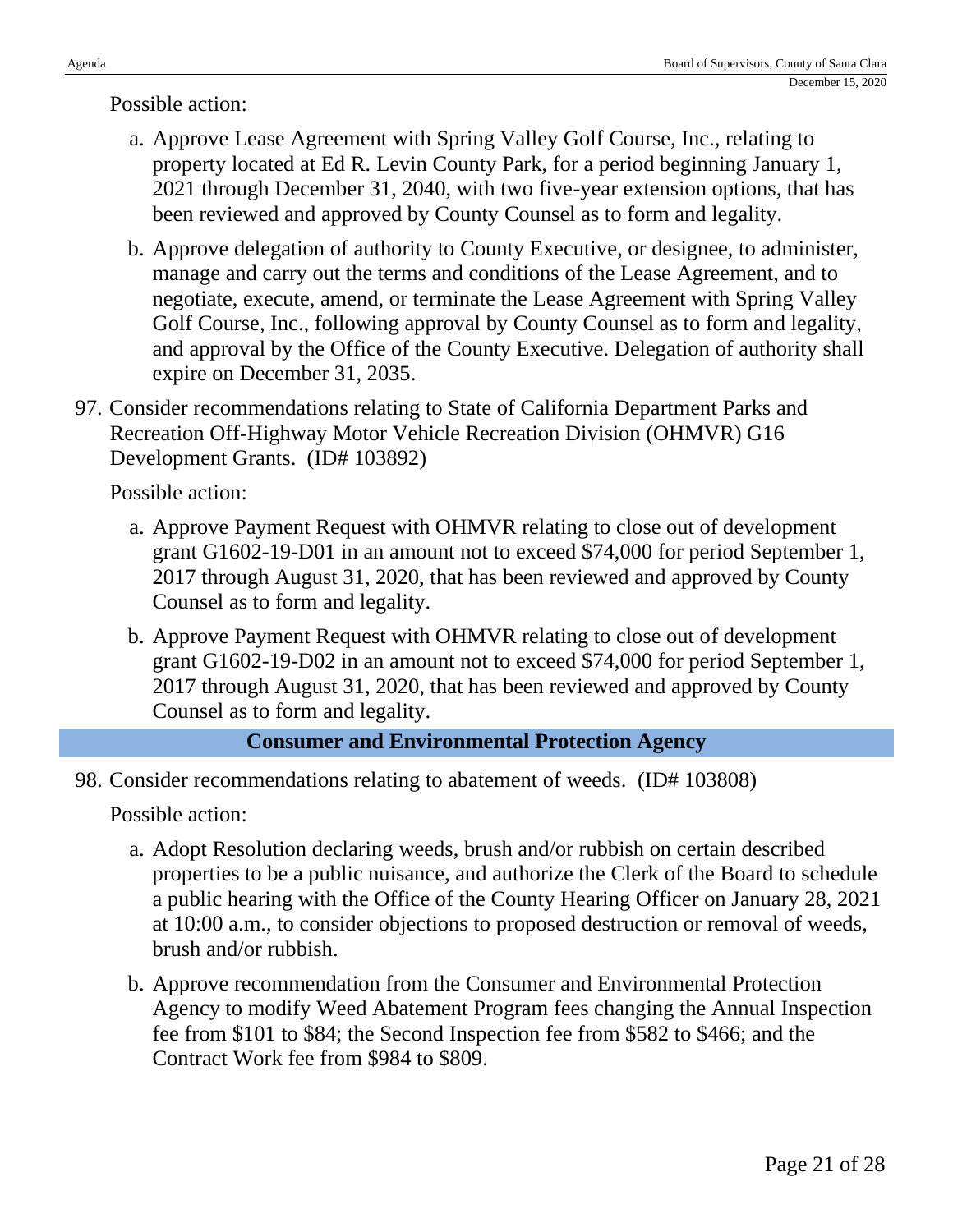## **Roads and Airports Department**

- 99. Adopt Resolution requesting the use of radar speed enforcement by California Highway Patrol on Main Avenue, Morgan Hill. (ID# 103448)
- 100. Adoption of Ordinance No. NS-1015.61 amending Sections B12-33 and B12-36 of Article 2 of Chapter II of Division B12 of the County of Santa Clara ordinance code relating to thirty-five miles-per-hour zones and forty miles-per-hour speed limit zones. (ID# 103446)
	- Introduce, waive reading, and preliminarily adopt on December 15, 2020.
	- Adopt (Final) on January 12, 2021.
- 101. Adopt Resolution establishing One-Way Stop Control for Crestview Drive intersection with Terrace Drive, Los Altos. (ID# 103128)
- 102. Consider recommendations relating to Contract No. 20-10, Uvas Road Pavement Rehabilitation Project From Little Uvas Road to Watsonville Road, Federal Project Number STPL-5937(219); Contract No. 20-11, McKean Road Pavement Rehabilitation Project From Harry Road to Casa Loma Road, Federal Project Number STPL-5937(220); Contract No. 20-21, 2020 Micro-surfacing of County Roads at Various Locations. (ID# 103492)

- a. Approve Contract Change Order No. 1 Final Uvas Road Pavement Rehabilitation Project From Little Uvas Road to Watsonville Road, Federal Project Number STPL-5937(219), Contract No. 20-10. Contractor - MCK Services, Inc. Net decrease of \$8,228 and a decrease of 8 working days.
- b. Approve Contract Change Order No. 1- Final McKean Road Pavement Rehabilitation Project From Harry Road to Casa Loma Road, Federal Project Number STPL-5937(220), Contract No. 20-11. Contractor - MCK Services, Inc. Net decrease of \$30,820 and no change in contract time.
- c. Approve Contract Change Order No. 1 Final 2020 Micro-surfacing of County Roads at Various Locations, Contract No. 20-21. Contractor - Graham Contractors, Inc. Net decrease of \$117,021 and no change in contract time.
- d. Accept Project as complete and authorize the Clerk of the Board to execute Notice of Completion of Contract and Acceptance of Work on Contract No. 20-10, Uvas Road Pavement Rehabilitation Project From Little Uvas Road to Watsonville Road, Federal Project Number STPL-5937(219). Contractor - MCK Services, Inc.
- e. Accept Project as complete and authorize the Clerk of the Board to execute Notice of Completion of Contract and Acceptance of Work on Contract No. 20-11, McKean Road Pavement Rehabilitation Project From Harry Road to Casa Loma Road, Federal Project Number STPL-5937(220). Contractor MCK Services, Inc.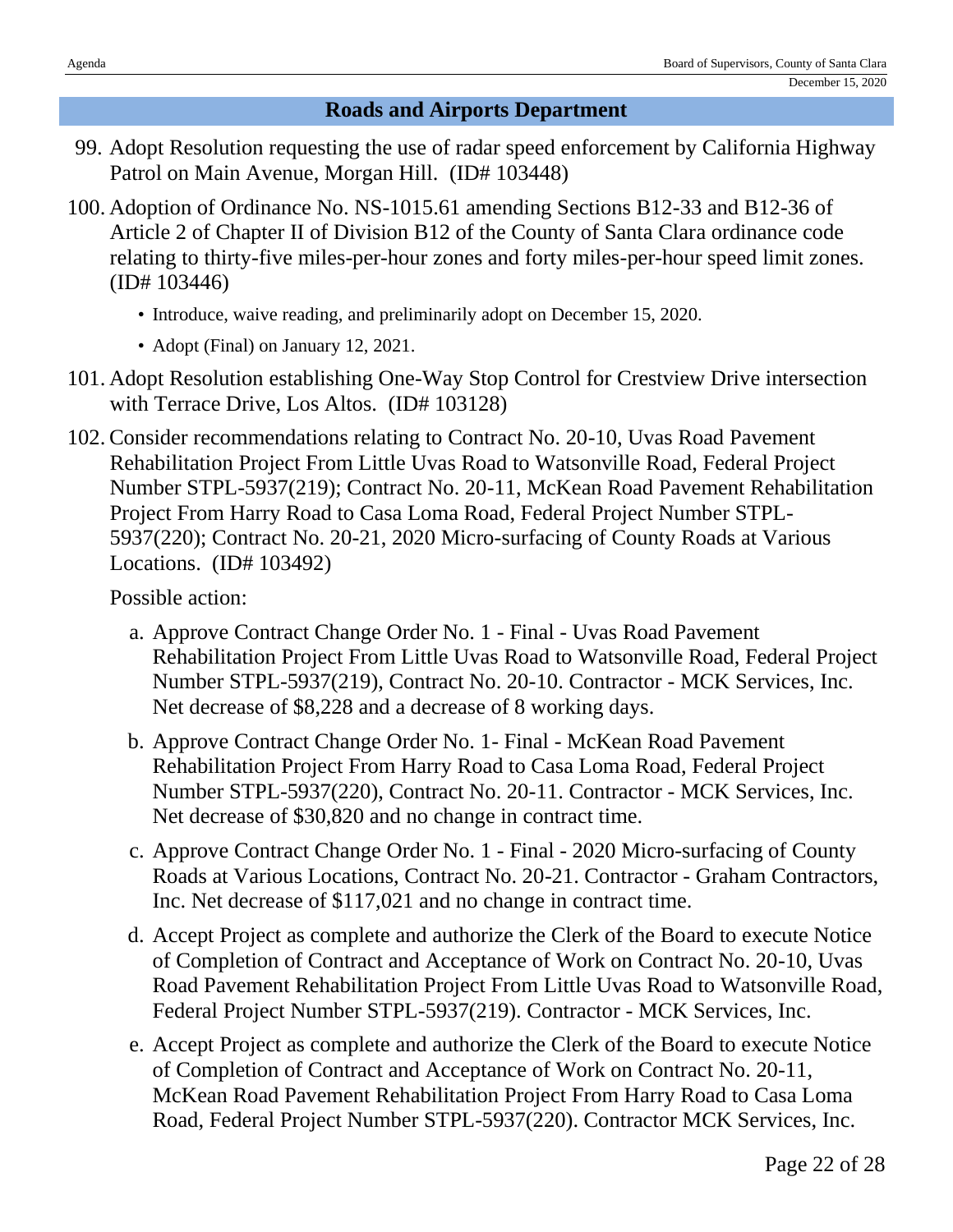- f. Accept Project as complete and authorize the Clerk of the Board to execute Notice of Completion of Contract and Acceptance of Work on Contract No. 20-21, 2020 Micro-surfacing of County Roads at Various Locations. Contractor - Graham Contractors Inc.
- 103. Approve Second Amendment to Professional Service Agreement with Mott MacDonald, LLC, relating to providing professional engineering services for Foothill Expressway Operational Improvements between El Monte Avenue and San Antonio Road Project, with no change to the maximum contract amount, and extending the Agreement for a 12-month period through December 12, 2021, that has been reviewed and approved by County Counsel as to form and legality. (ID# 103259)
- 104. Approve Contract Change Order No. 1 Interim Capitol Expressway Pavement Rehabilitation Between Capitol Auto Mall Pkwy and McLaughlin Ave. Contractor - DeSilva Gates Construction LP. Net increase of \$550,000 and no change in contract time. (4/5 Vote) (ID# 103839)
- 105. Consider recommendations relating to the San Tomas Expressway Project El Camino Real to Homestead Road. (ID# 103869)

Possible action:

- a. Approve Contract Change Order No. 2 Interim San Tomas Expressway Project El Camino Real to Homestead Road. Contractor - O. C. Jones & Sons Inc. Net increase of \$439,277 and no change in contract time.
- b. Approve Request for Appropriation Modification No. 82 \$439,277 transferring funds within the Roads and Airports Department budget relating to the San Tomas Expressway Project - El Camino Real to Homestead Road.
- 106. Consider recommendations relating to Second Amendment to Professional Services Agreement (PSA) for professional engineering services. (ID# 103773)

- a. Approve Second Amendment to PSA with Peoples Associates relating to providing engineering services for the replacement of Red Fox Creek Bridge on New Avenue (Bridge No. 37C0172), increasing the maximum contract amount by \$140,000 from \$500,000 to \$640,000, and extending the agreement for a 48-month period through December 31, 2024, that has been reviewed and approved by County Counsel as to form and legality. An exception to Board of Supervisors Policy 5.4.5.4, Length of Term of Contracts, has been approved by the Office of Countywide Contracting Management.
- b. Authorize the County Executive, or designee, to be the Owner's Authorized Representative to negotiate, execute, amend, terminate, and take any and all necessary or advisable actions relating to the PSA, including issuance of Project Agreements for services during the term of the PSA, and increase of the maximum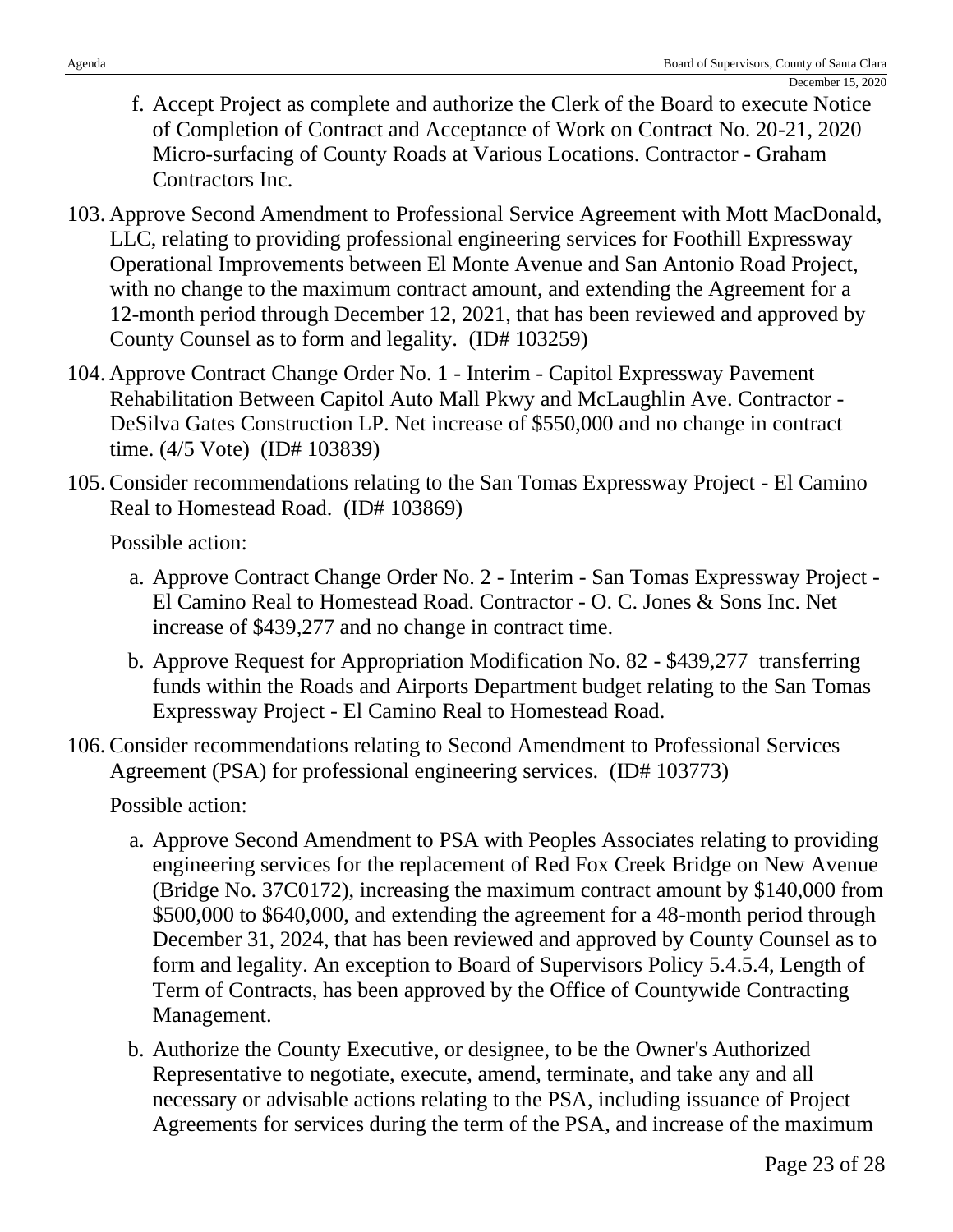compensation limit by up to \$50,000, following approval by County Counsel as to form and legality, and approval by the Office of the County Executive. Delegation of authority shall expire on December 31, 2024.

#### **Facilities and Fleet Department**

107. Consider recommendations relating to the 1996 Lundy Avenue Tuberculosis/Refugee Clinic (TBRC) Project - Project No. 263-CP18028. (ID# 103806)

Possible action:

- a. Authorize general contractor pre-qualification for the TBRC Project and authorize advertisement of the pre-qualification package.
- b. Authorize the County Executive, or designee, to make clarifications, make minor changes, and issue addenda as necessary to the contract documents and the advertisement including the timing of receipt of proposals.
- c. Authorize the County Executive, or designee, to approve pre-qualified general contractors.
- 108. Consider recommendations relating to Professional Services Agreement (PSA) for architectural and engineering (A&E) services. (ID# 103827)

Possible action:

- a. Approve Second Amendment to PSA with Given Design Group relating to providing A&E services increasing the maximum contract amount by \$2,480,646 from \$2,819,354 to \$5,300,000, and extending the agreement for a 24-month period through December 22, 2023, that has been reviewed and approved by County Counsel as to form and legality.
- b. Authorize the County Executive, or designee, to be the Owner's Authorized Representative to negotiate, execute, amend, terminate, and take any and all necessary or advisable actions relating to the PSA, including issuance of Project Agreements for services during the term of the PSA, following approval by County Counsel as to form and legality, and approval by the Office of the County Executive. Delegation of authority shall expire on December 22, 2023.
- 109. Consider recommendations relating to Best Value Job Order Contract (JOC). (ID# 103819)

Possible action:

a. Award contract RFP\_JOC-FAF-FY2020-03 to SBAY Construction, Inc., for the Price Criteria Figure of 1.0195 with a minimum contract amount of \$50,000, a maximum contract amount of \$3,000,000, and a maximum contract duration of one year. Pursuant to Public Contract Code Section 20155(e)(2), the contract may be extended by the Board for two subsequent annual terms, with a maximum contract value of \$6,000,000 over the two subsequent terms.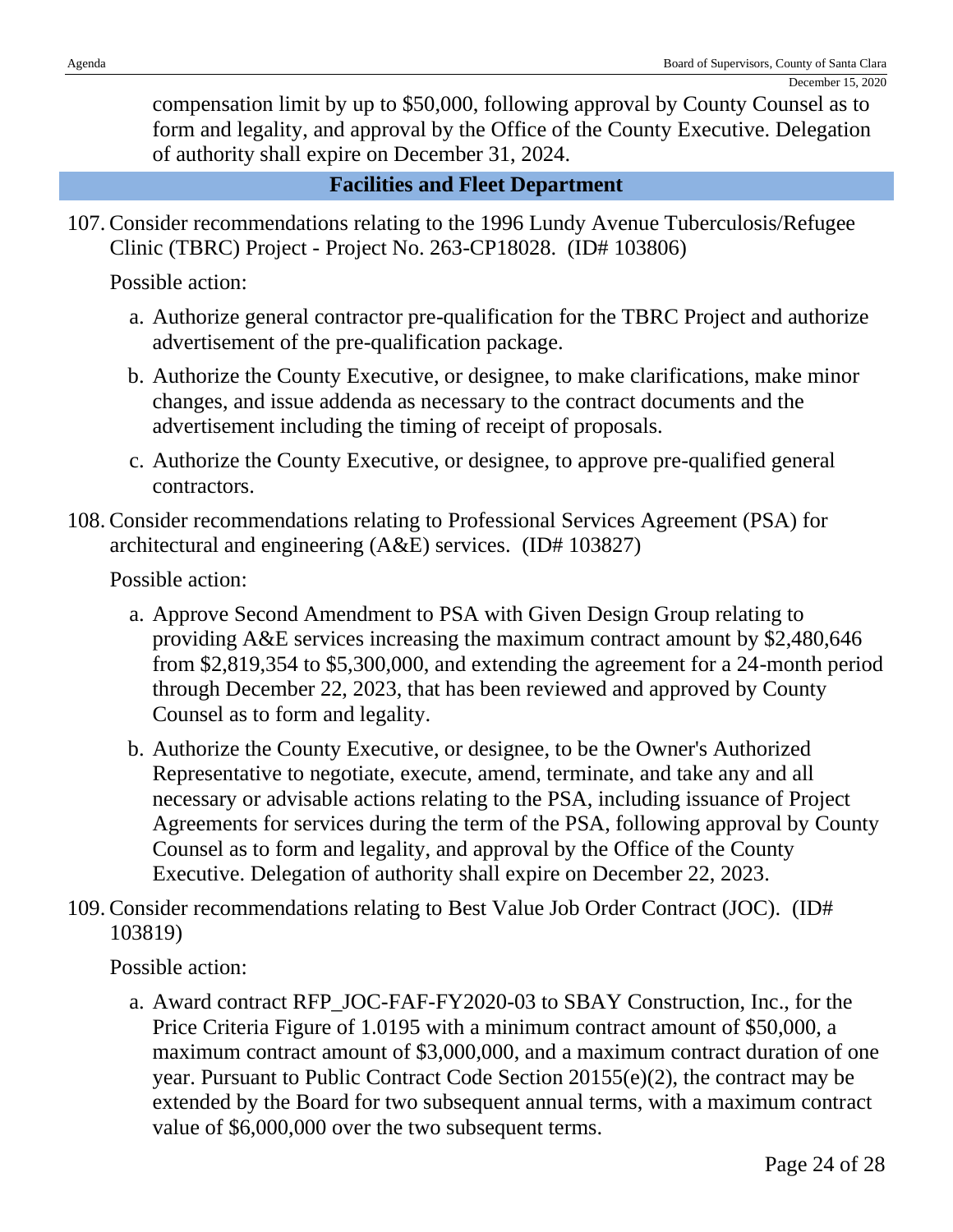- b. Award contract RFP\_JOC-FAF-FY2020-04 to SBAY Construction, Inc., for the Price Criteria Figure of 1.0195 with a minimum contract amount of \$50,000, a maximum contract amount of \$3,000,000, and a maximum contract duration of one year. Pursuant to Public Contract Code Section 20155(e)(2), the contract may be extended by the Board for two subsequent annual terms, with a maximum contract value of \$6,000,000 over the two subsequent terms.
- c. Ratify Addendum Nos. 1 through 4 to the Project Manual and Contract Document which modified or clarified the Project Manual and Contract Document in response to Proposers questions.
- d. Authorize the County Executive, or designee, to issue individual job orders, and to approve change orders to job orders within the parameters specified in the contracts as well as the Public Contract Code.
- e. Authorize the County Executive, or designee, to accept individual job orders as complete and execute Notices of Completion.
- 110. Consider recommendations relating to Power Distribution Replacement for Civic Center Project (Project No. 263-CP18006). (ID# 103760)

Possible action:

- a. Reject all bids and ratify Addendum Nos. 1 through 4 to the Bid Documents which modified or clarified the Bid Documents in response to contractor questions.
- b. Authorize advertisement of the revised Contract Documents for the Power Distribution Replacement for Civic Center Project (Project No. 263-CP18006) and direct the Clerk of the Board to open bids on January 21, 2021, at 2:00 p.m., in the Office of the Clerk of the Board of Supervisors. For the duration of the County emergency due to COVID-19 and requisite social distancing requirements by order of the Public Health Officer, the opening of bids shall be made available to the public via virtual teleconference, a link to which will be posted via Addendum to the Invitation to Bid no later than 72 hours before the time scheduled for the opening of bids. The results will be posted on the Clerk of the Board website no later than the following day.
- c. Authorize the County Executive, or designee, to make clarifications and/or changes, and issue addenda as necessary to the Contract Documents and the advertisement, including the timing of receipt of proposals.
- 111. Consider recommendations relating to the Ancillary Building Improvement Project related to the SCVMC Seismic Safety Program. (ID# 103164)

Possible action:

a. Approve Request for Appropriation Modification No. 58 - \$6,500,000 transferring funds from Capital Project No. 263-CP18011 "VMC Campus Infrastructure" to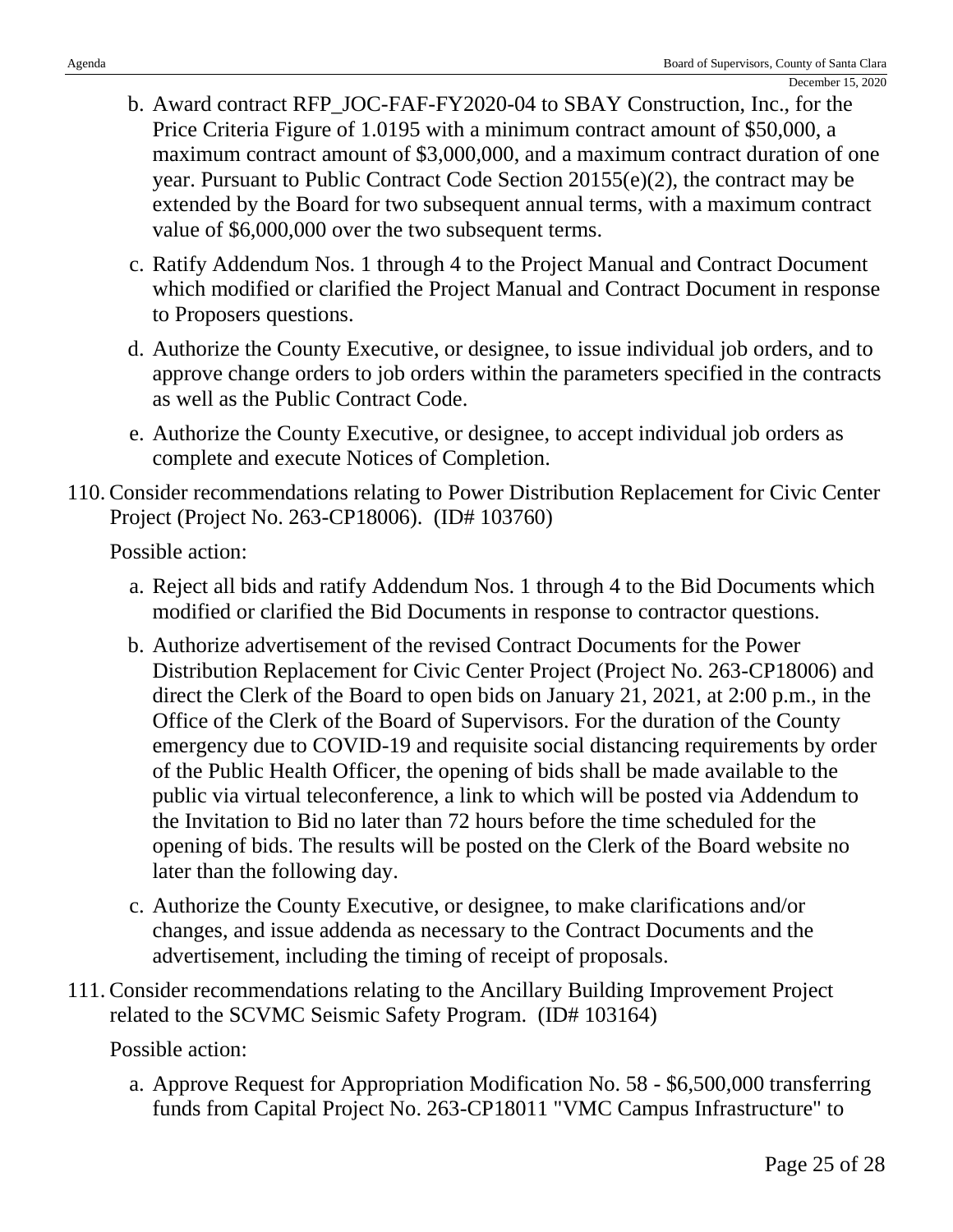Santa Clara Valley Medical Center Project No. 921-S53 "Seismic Compliance and Modernization Project." (4/5 Vote)

- b. Approve an increase in the Supplemental Work Allowance (SWA) for the Ancillary Building Improvement Project, Santa Clara Valley Medical Center Project No. 921- S53, Contract No. 15-26, awarded to Swinerton Builders, increasing the SWA by \$6,500,000 from \$47,942,999 to \$54,442,999 for a new total contract encumbrance of \$58,600,000.
- c. Approve Contract Change Order No. 75 Ancillary Building Improvement Project to Santa Clara Valley Medical Center Project No. 921-S53, Contract No. 15-26. Contractor - Swinerton Builders. Net increase of \$7,046,316 and an increase of 901 calendar days.

## **Central Fire Protection District**

112. Adopt Resolution of the Board of Directors of the Santa Clara County Central Fire Protection District establishing the appropriations limit (Gann Limit) for the District for Fiscal Year 2020-2021 in accordance with Article XIIIB of the California Constitution and Government Code Section 7910 and establishing the period for contesting such limits. (ID# 103947)

## **South Santa Clara County Fire District**

- 113. Adopt Resolution of the Board of Directors of the South Santa Clara County Fire District establishing the appropriations limit (Gann Limit) for the District for Fiscal Year 2020-2021 in accordance with Article XIIIB of the California Constitution and Government Code Section 7910 and establishing the period for contesting such limits. (ID# 103885)
- 114. Approve retroactive Agreement with Silicon Valley Regional Interoperability Authority relating to Radio ID Reconciliation, True Up, and Member Assessment Adjustment in an amount not to exceed \$143,645 for period July 1, 2020 through June 30, 2028, that has been reviewed and approved by County Counsel as to form and legality. (ID# 103923)

## **Final Adoption of Ordinances**

115. Adoption of Salary Ordinance No. NS-5.21.44 amending Santa Clara County Salary Ordinance No. NS-5.21 relating to compensation of employees amending the Salary Schedule to increase the salary of the Associate Labor Relations Representative classification by approximately 3 percent, to increase the salary of the Employee Benefits Program Manager classification by approximately 1.5 percent, to increase the salary of the Human Resources Analyst classification by approximately 4 percent, to increase the salary of the Human Resources Assistant I classification by approximately 6.4 percent, to increase the salary of the Human Resources Assistant II classification by approximately 6 percent, to increase the salary of the Human Resources Manager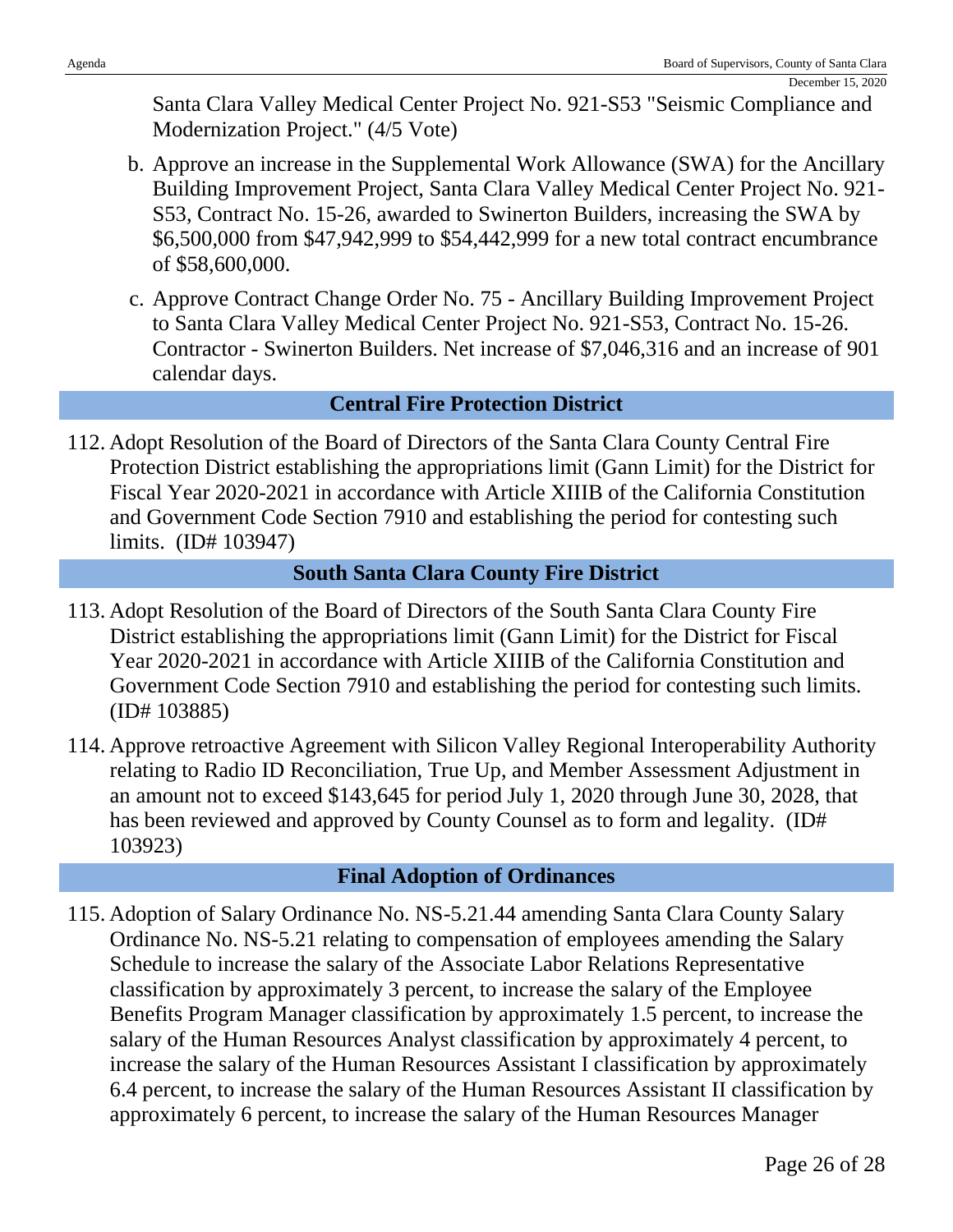classification by approximately 1.5 percent, to increase the salary of the Senior Human Resources Analyst classification by approximately 4 percent, to increase the salary of the Senior Human Resources Assistant classification by approximately 5 percent, and to increase the salary of the Service Center Manager classification by approximately 1.5 percent. (ID# 103640)

- Introduce, waive reading, and preliminarily adopt on December 8, 2020.
- Adopt (Final) on December 15, 2020.
- 116. Adoption of Salary Ordinance No. NS-5.21.45 amending Santa Clara County Salary Ordinance No. NS-5.21 relating to compensation of employees deleting one IT Business Analyst or Associate IT Business Analyst position and one Program Manager II position in Valley Health Plan. (ID# 103832)
	- Introduce, waive reading, and preliminarily adopt on December 8, 2020.
	- Adopt (Final) on December 15, 2020.
- 117. Adoption of Salary Ordinance No. NS-5.21.46 amending Santa Clara County Salary Ordinance No. NS-5.21 relating to compensation of employees deleting and adding various communications-related positions throughout the County and amending the Salary Schedule to add the classifications of Associate Communications Officer, Communications Officer, Senior Communications Officer, and Emergency/Risk Communications Officer; abolish the classifications of Community and Media Relations Coordinator, Public Communication Specialist, Public Communications Officer - District Attorney, Public/Risk Communication Officer, and Social Media/Internet Communications Specialist; to revise and retitle the Public Communications Program Manager classification to SCVHHS Communications Officer and increase the salary of the SCVHHS Communications Officer classification by approximately 16.3 percent; to increase the salary of the Multimedia Communications Specialist classification by approximately 4.2 percent, to increase the salary of the Multimedia Communications Officer classification by approximately 12.9 percent, to increase the salary of the Protocol Officer classification by approximately 1 percent, and to increase the salary of the Public Health Communications Officer classification by approximately 12.7 percent. (ID# 103580)
	- Introduce, waive reading, and preliminarily adopt on December 8, 2020.
	- Adopt (Final) on December 15, 2020.
- 118. Adoption of Salary Ordinance No. NS-5.21.47 amending Santa Clara County Salary Ordinance No. NS-5.21 relating to compensation of employees deleting one Community and Media Relations Coordinator position and adding one Senior Planner or Associate Planner or Assistant Planner position in the Office of Supportive Housing. (ID# 103698)
	- Introduce, waive reading, and preliminarily adopt on December 8, 2020.
	- Adopt (Final) on December 15, 2020.